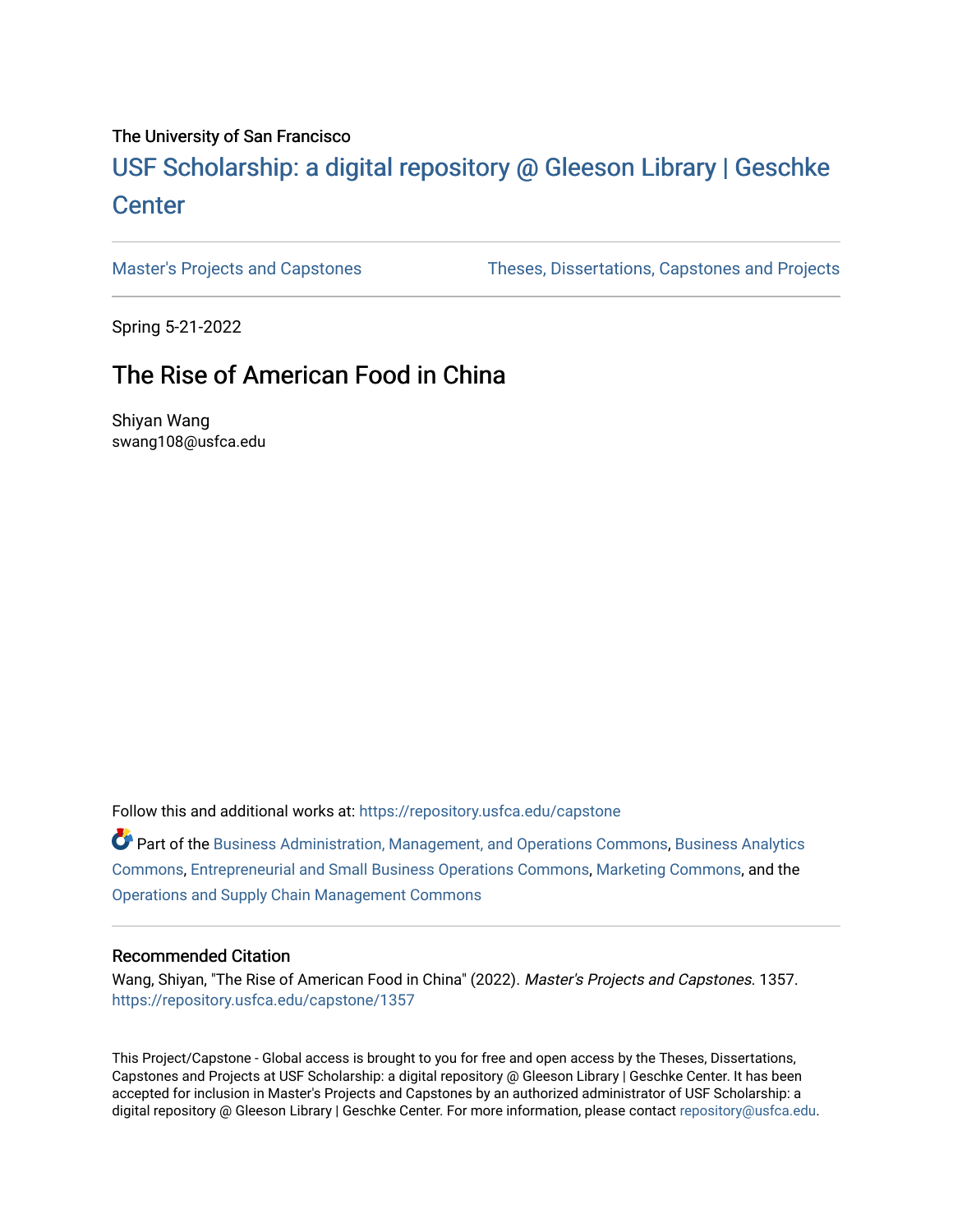**The Rise of American Food in China** 

Shiyan Wang APS 650: Capstone Project Professor Brian Komei Dempster May 4, 2022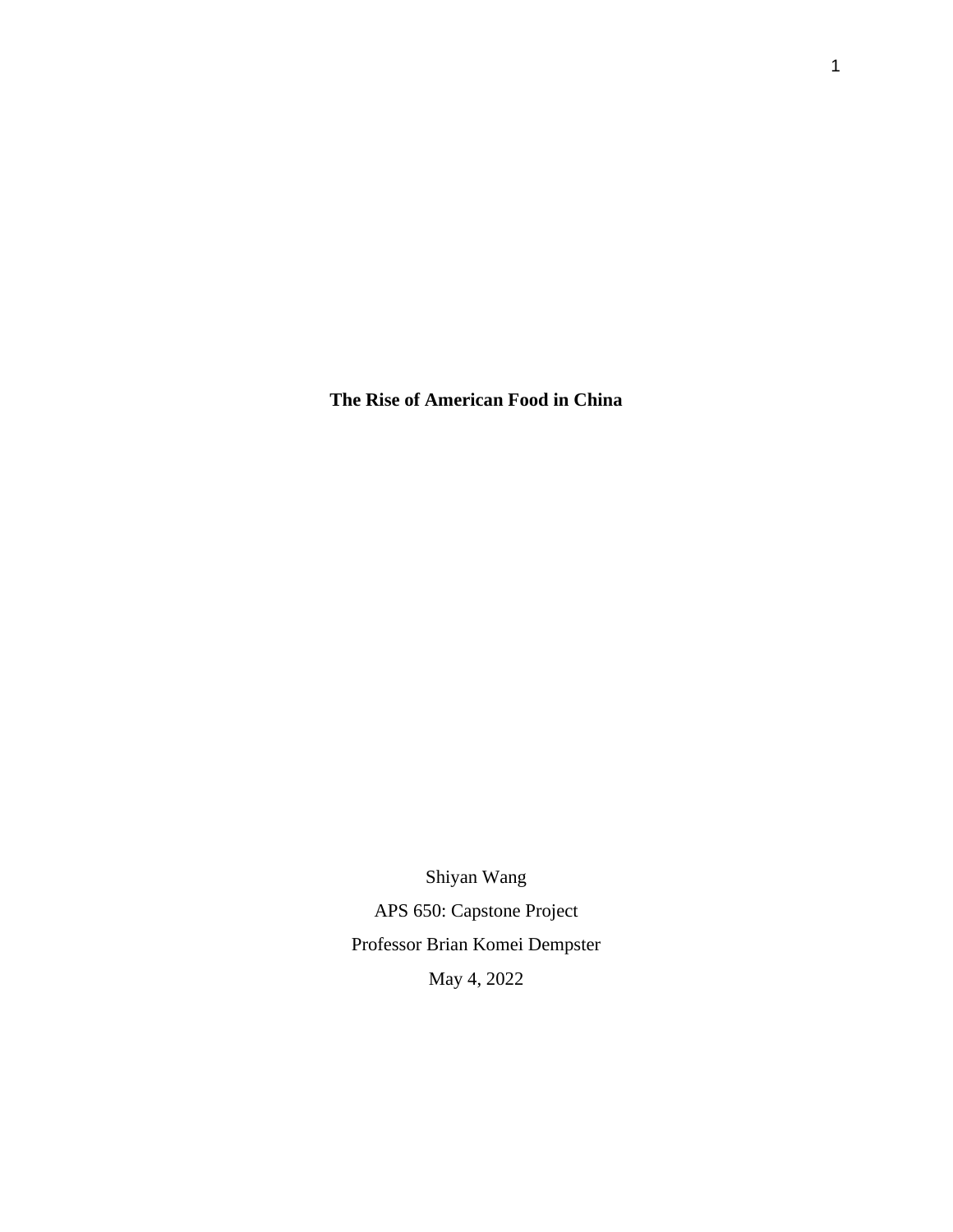#### **Abstract**

Over the years, American food has become more and more popular in China. Today, the Chinese are more open to trying new cuisines. To fully understand the forces that have catalyzed the growing presence of American foods in China, my research project demonstrates the complex web of factors that shape how American food businesses' presence in China has changed over the last decade. Examining a diversity of sources, including existing trend data, my analysis focuses on the domestic and global factors that have facilitated the growing presence of American food restaurants in China. Using this research as a jumping off point, I argue that this increased presence is an indicator of changes in Chinese food culture in response to new economic developments and global trends taking shape. This project asserts that three main factors are responsible for this food phenomenon: globalization, urbanization, and localization. First off, globalization and China's economic downturn have affected China's food culture and encouraged the growth of American food businesses in China. Second, urbanization and China's shifting food culture have been driving forces in the marketing plans for these businesses. Third, the businesses which utilize effective localization strategies have the best chances of success. In turn, culturally appropriate marketing strategies and implementation are the key measures of success or failure for these businesses. The elements for the successful opening of a business include cultural sensitivity, appropriate products, proper location, and an efficient supply chain. By developing this detailed, comprehensive understanding, American businesses can increase their likelihood of sustainability and profitability in China. Moreover, this analysis will inform my own plans, as an entrepreneur, when I open one and serve as a guide for others who wish to do so.

Keywords: fast food in China, localization, globalization, urbanization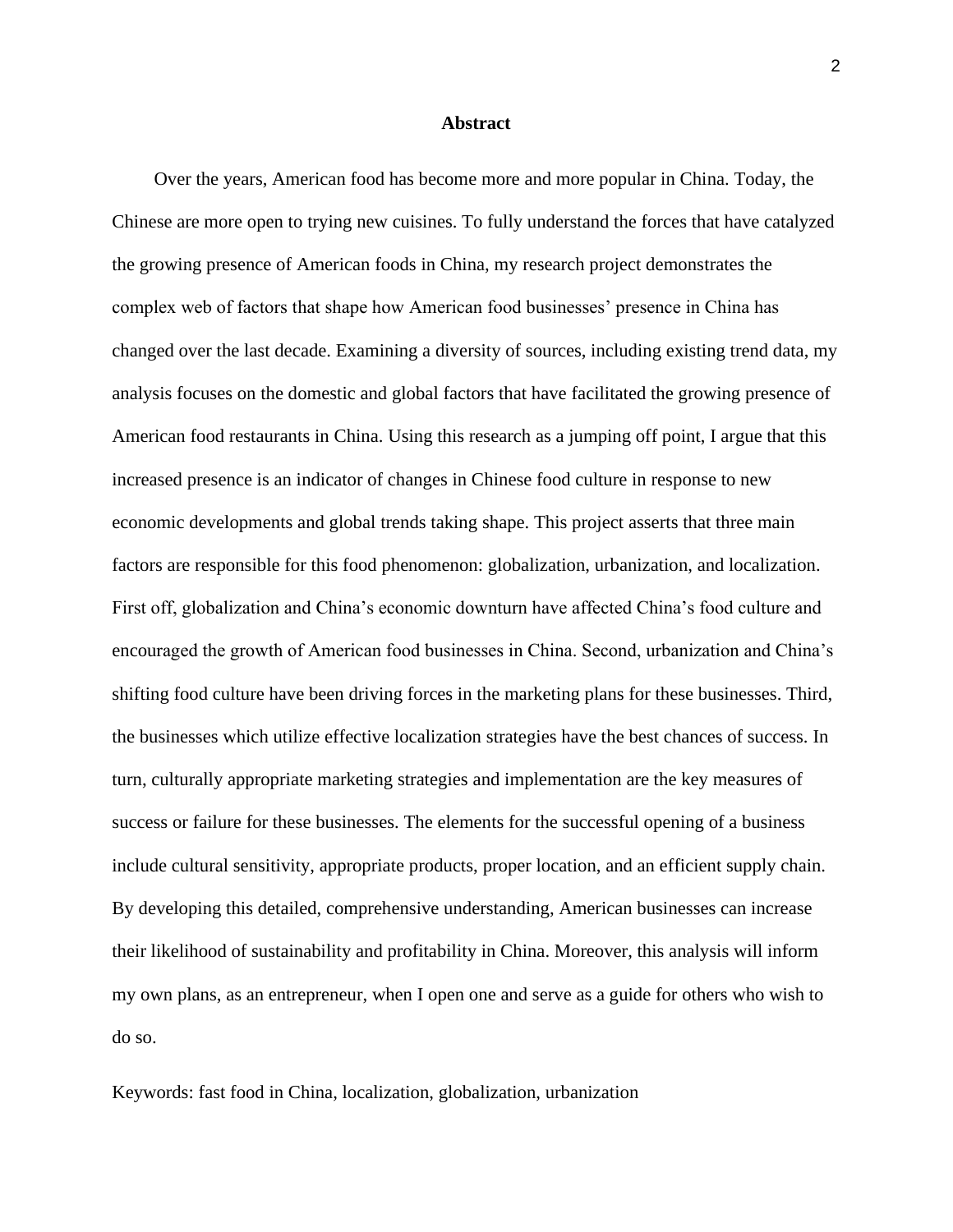# **Introduction**

Fast food outlets or restaurants from Western countries or cultures were less popular and not widely accepted in China when McDonald's first established its operations in China in 1990. Indeed, most Chinese citizens had hardly ever heard of Western fast food dishes such as hamburgers and French fries, among others that McDonald's would sell in its restaurants from the 1990s and onwards.<sup>1</sup> Although few people may have anticipated that McDonald's and other Western food chains would flourish rapidly in the Chinese market, the media began reporting the unexpected. One online news article asserted that from the time McDonald's started its operation of selling Western fast foods in the Chinese market, the American food chain started to experience a steady and successful expansion.<sup>2</sup> The implication of such media reports is that restaurants selling American and other Western food in the Chinese markets continue to get a positive reception from the local Chinese population.

Determining the real reasons behind the ever growing popularity of American food in China is a vital step, but doing so is a complicated proposition with a mixture of encouraging and discouraging factors. According to a CNBC article by Amelia Lucas, the growth of American restaurant chains such as Popeye's and McDonalds in China is evident.<sup>3</sup> On one hand, China's large population and its ongoing economic downturn appears to attract American fast food

<sup>1</sup> Ruixue Chen, "Effects of McDonald's on Younger Chinese Lives Generation's Lives," *University of Missouri,*  August, 2014, [https://artifactsjournal.missouri.edu/2014/08/effects-of-mcdonalds-on-younger-chinese](https://artifactsjournal.missouri.edu/2014/08/effects-of-mcdonalds-on-younger-chinese-generations-lives/)[generations-lives/](https://artifactsjournal.missouri.edu/2014/08/effects-of-mcdonalds-on-younger-chinese-generations-lives/)

 $<sup>2</sup>$  Chen.</sup>

<sup>3</sup> Lucas, A. "US restaurant chains look to China for sales growth as trade war continues."*CNBC* (2019)[:](https://www.cnbc.com/2019/08/02/us-restaurant-chains-look-to-china-for-sales-growth-as-trade-war-continues.html) [https://www.cnbc.com/2019/08/02/us-restaurant-chains-look-to-china-for-sales-growth-as-trade-war](https://www.cnbc.com/2019/08/02/us-restaurant-chains-look-to-china-for-sales-growth-as-trade-war-continues.html)[continues.html](https://www.cnbc.com/2019/08/02/us-restaurant-chains-look-to-china-for-sales-growth-as-trade-war-continues.html)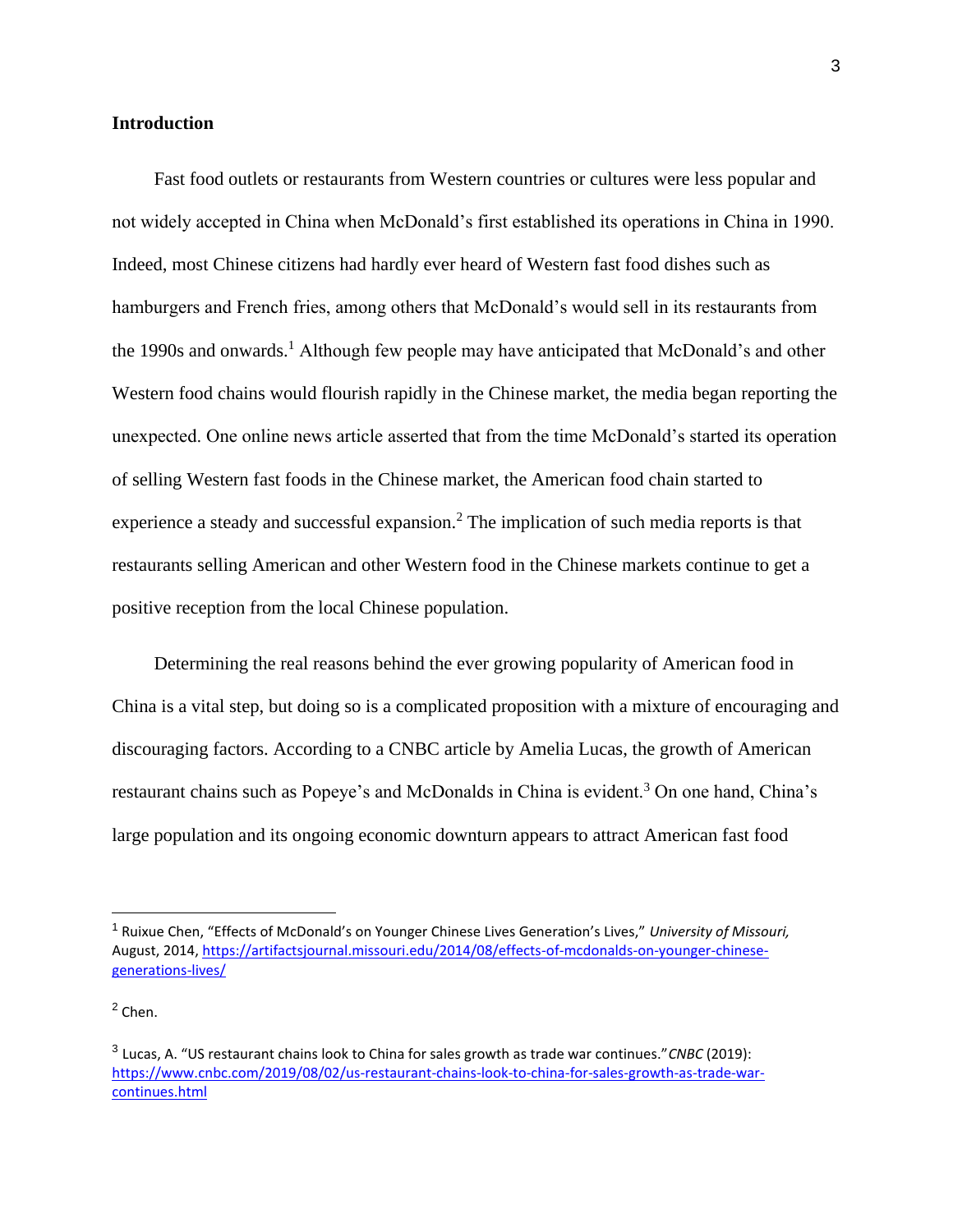restaurants. However, American food businesses may have established themselves in China at a desirable speed because of factors like the trade war and China's retaliatory taxes on America's exports and businesses.<sup>4</sup> The explanation for why the presence of American foods is rising in China overemphasizes certain factors: China's large local population, its economic downturn, and trade wars with America. Indeed, the factors accounting for this phenomenon extend beyond these three reasons. Namely, China's rapid growth as the most developed economy in the Asia Pacific region, among other issues, also has led to the preponderance of American food ventures in the Asia Pacific countries.

To fully understand the forces that have catalyzed the growing presence of American foods in China, my research project demonstrates the complex web of factors that shape how American food businesses' presence in China has changed over the last decade. Examining a diversity of sources, including existing trend data, my analysis focuses on the domestic and global factors that have facilitated the growing presence of American food restaurants in China. Using this research as a jumping off point, I argue that this increased presence is an indicator of changes in Chinese food culture in response to new economic developments and global trends taking shape. This project asserts that three main factors are responsible for this food phenomenon: globalization, urbanization, and localization. First off, globalization and China's economic downturn have affected China's food culture and encouraged the growth of American food businesses in China. Second, urbanization and China's shifting food culture have been driving forces in the marketing plans for these businesses. Third, the businesses which utilize effective localization strategies have the best chances of success. In turn, we can look at culturally appropriate marketing strategies and implementation as key measures of success or failure for

<sup>4</sup> Lucas.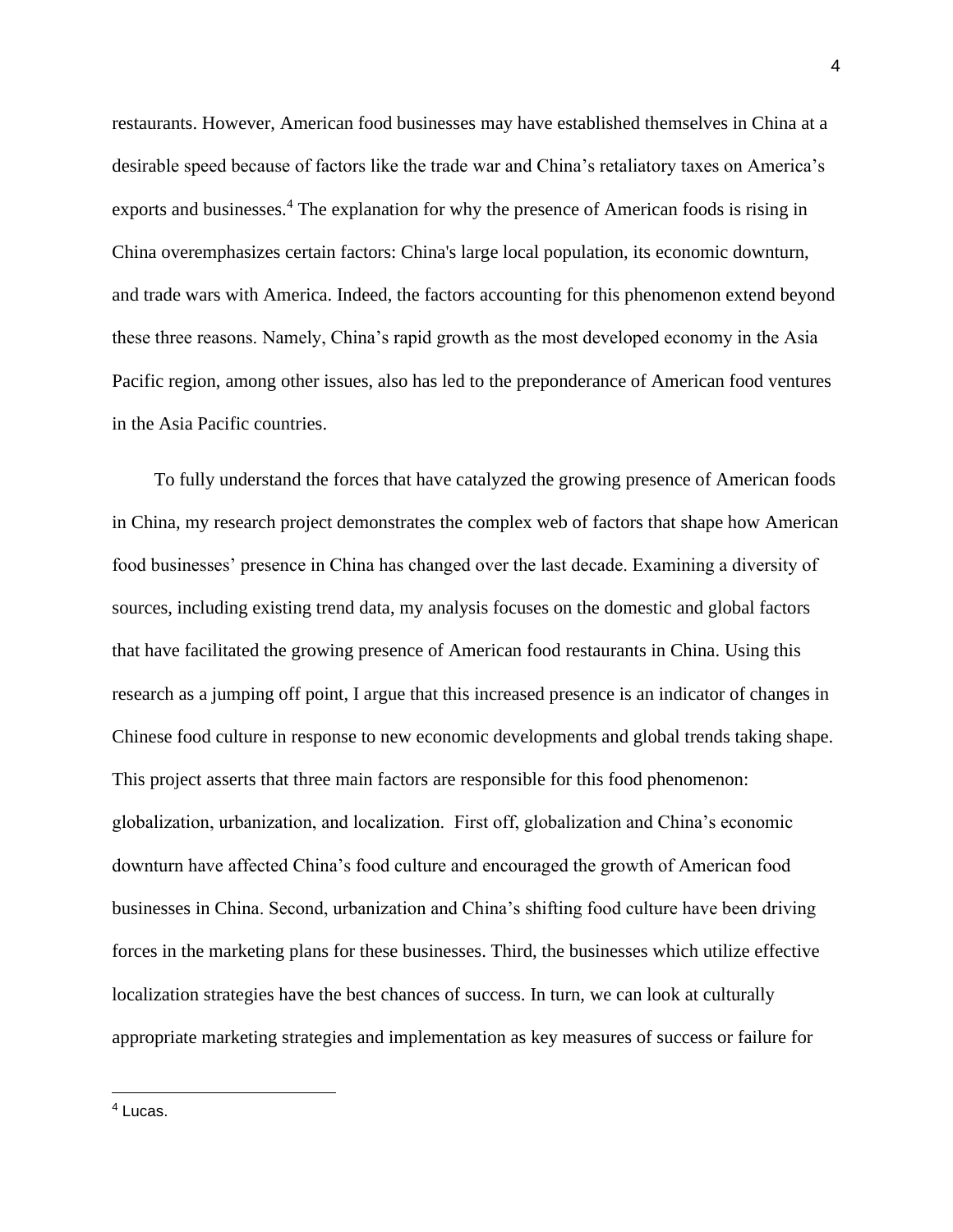these businesses. The elements for the successful opening of a business include cultural sensitivity, appropriate products, proper location, and an efficient supply chain. By developing this detailed, comprehensive understanding, American businesses can increase their likelihood of sustainability and profitability in China. Moreover, this analysis will inform my own plans, as an entrepreneur, when I open one.

### **Theories About the Popularity of American Food in China**

In a review of the existing discourse, we see how local and external "factors may have contributed to the rapid growth" of American food businesses in China. China's demand for fast food in its burgeoning population has increased tremendously. Wang et al. examined the domestic Chinese fast food market and found evidence of the market's growth due to different factors such as economic growth, urbanization, population increase, and a change in the Chinese people's social norms and lifestyles. Today, more Chinese prefer to eat out more frequently than eating in their homes.<sup>5</sup> With regards to the external environment, China faces increasing pressure from the growing numbers of international fast food service providers, the phenomenon of globalization, and increased availability of foreign food brands and choices. Despite offering good findings about the factors behind growth of the international food market in China, Wang's study has a low quality of evidence, because it uses the review method. Using only secondary research increases the risk of carrying forward the mistakes of previous researchers. It is important to have the first-hand data and information that will help us find out the real answers.

<sup>&</sup>lt;sup>5</sup> Youfa Wang., Liang Wang., Hong Xue., & Weidong Qu, "A review of the growth of fast food industry in China and its potential impact on obesity." *International Journal of Environmental Research and Public Health* (2016): *13*(1112), 1-16. DOI: 10.3390/ijerph13111112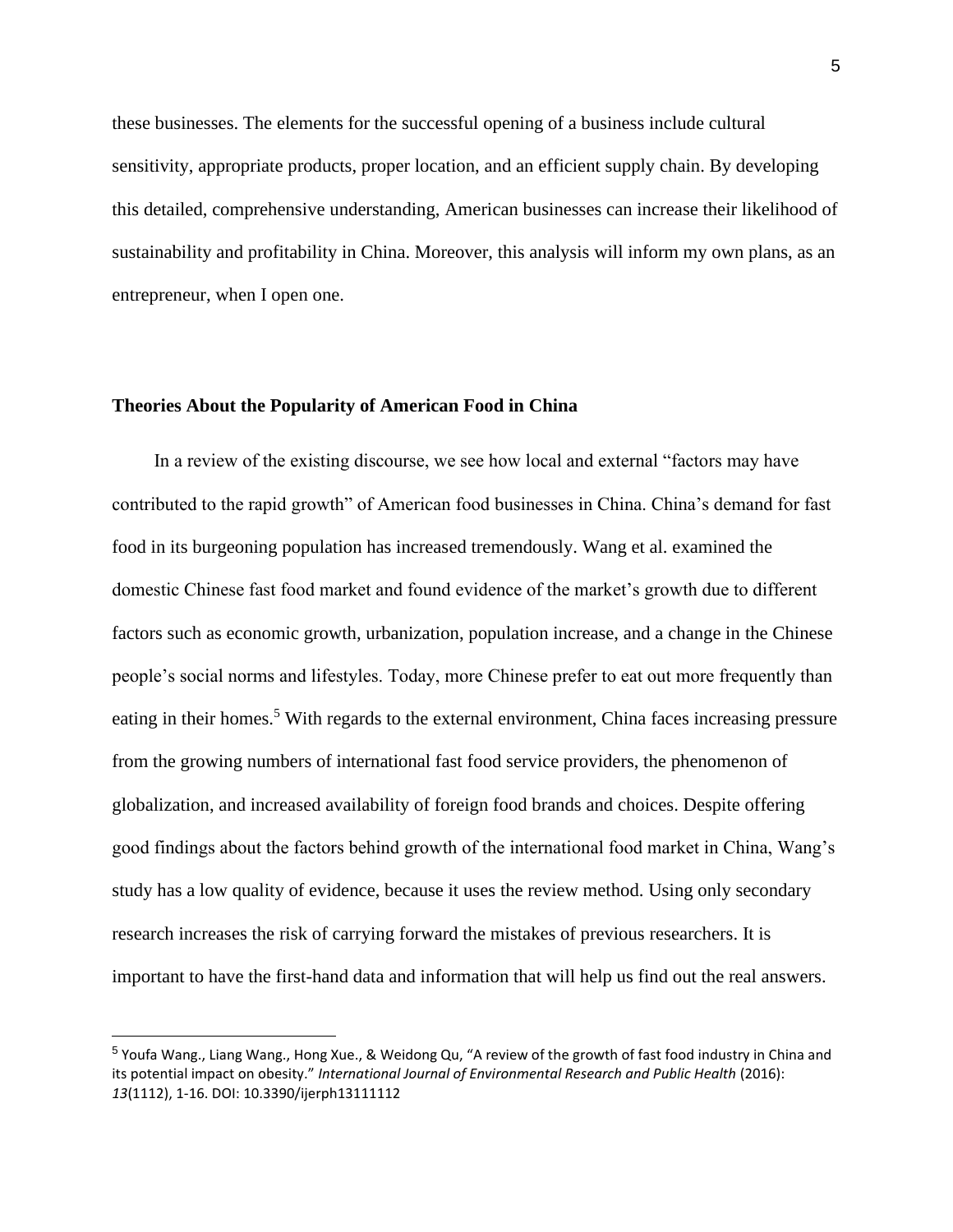Moreover, despite some articles identifying economic recession or downturn as one of the reasons for the growing popularity of American diets in China, further investigation reveals some inconsistency. An article for *China Highlights* website reveals how Chinese indigenous foods are generally of lower cost than American fast foods, though food prices also depend on the restaurant one visits. According to Pang's article, an exemplary local Chinese breakfast costs between 3 and 20 Yuan, whereas a Western breakfast taken from a fast food restaurant is priced between 30 and 40 Yuan.<sup>6</sup> Clearly, a local Chinese breakfast is cheaper compared to those offered in American restaurants. In other words, even if one argues that American fast food is a draw in China due to its low cost, one must acknowledge such comparative statistics in their analysis.

Moreover, Pang made a comparison between the price of Chinese fast foods and American fast food in China. According to Pang's findings, Chinese fast food restaurants offer low-cost and high varieties of meals at a cost that ranges between 2 and 10 Yuan. On the contrary, American fast foods cost about 40 Yuan on average. Pang finds that Chinese foods are priced lower than American fast foods. However, Lucas and Chen et al. explain the rise of American food restaurants in China using the recession factor. Lucas and Chen et al. suggest that American food is cheaper than Chinese diet, yet the actual comparison of prices in the study by Pang et al. in their 2022 article implies the opposite answer. Such inconsistency of research findings means that the urge of consumers to purchase cheaper foods due to economic recession may not be the real reason for the rising presence of American food in China.

<sup>6</sup> Kelly Pang, "What it costs to eat and drink in China: Breakfast, lunch, dinner, snacks, and drinks," *China Highlights* (2022): <https://www.chinahighlights.com/travelguide/chinese-food/eating-drinking-cost.htm>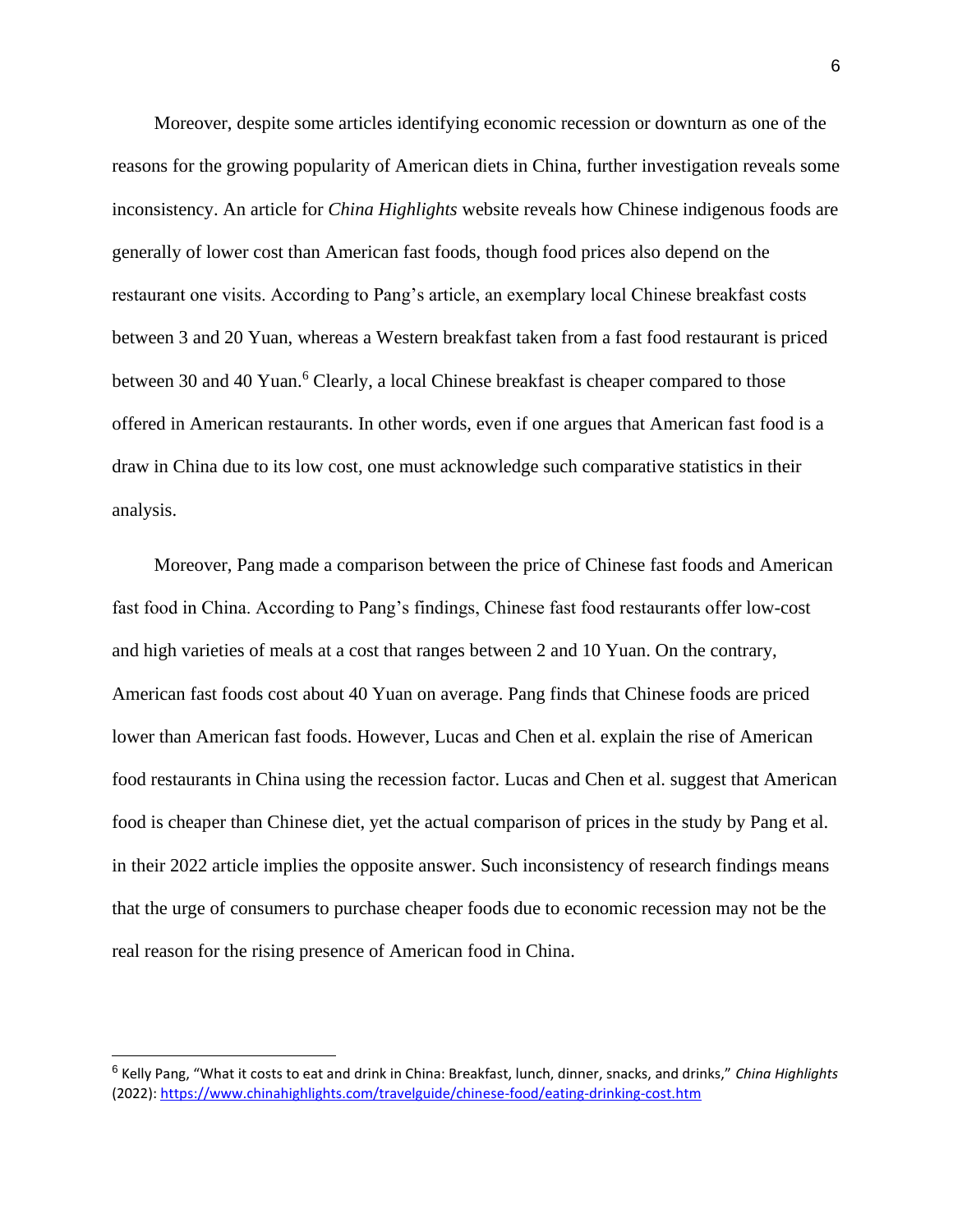These various sources all inform the most significant point of research: to determine the precise reasons accounting for the rise of American food in China. Inconsistency of research findings such the one underlying in Pang and Chen et al., on one hand, and Lucas, on the other hand, suggest that previous researchers may have failed to determine the most apparent or real factors behind the phenomenon. Resolving such inconsistency is possible by eliciting data from the most reliable primary sources, which includes getting first-hand testimonials and statistics from the people who are establishing American restaurants in China. Moreover, most studies do not seem to consider how China's rise as the most developed economy in the Asia Pacific affects the growth of American food businesses. The following section attempts to determine the real factors behind the rising presence of American food in China.

# **China's Globalization**

Three major factors are responsible for the popularity of this industry. First and foremost is globalization. Globalization of the Chinese food market is a real reason behind the growing popularity of American food in China. Some authors emphasize how globalization, along with China's economic downturn, encourage the growth of American food restaurants in China. Globalization has opened up China and made the country more accessible to foreign investors. As a consequence, American fast food companies have gained faster and easier access to the vast Chinese market. Most transnational fast food businesses have established and localized their diets strategically to attract both Chinese and non-Chinese urbanized consumers in China.<sup>7</sup>

<sup>&</sup>lt;sup>7</sup> John Mylonakis, & Michalis Evripiotis, "Towards an assessment of globalization and localization of western fast food chains in China: A case of KFC," *European Journal of Business and Innovation Research* (2016): *4*(3), 17-28.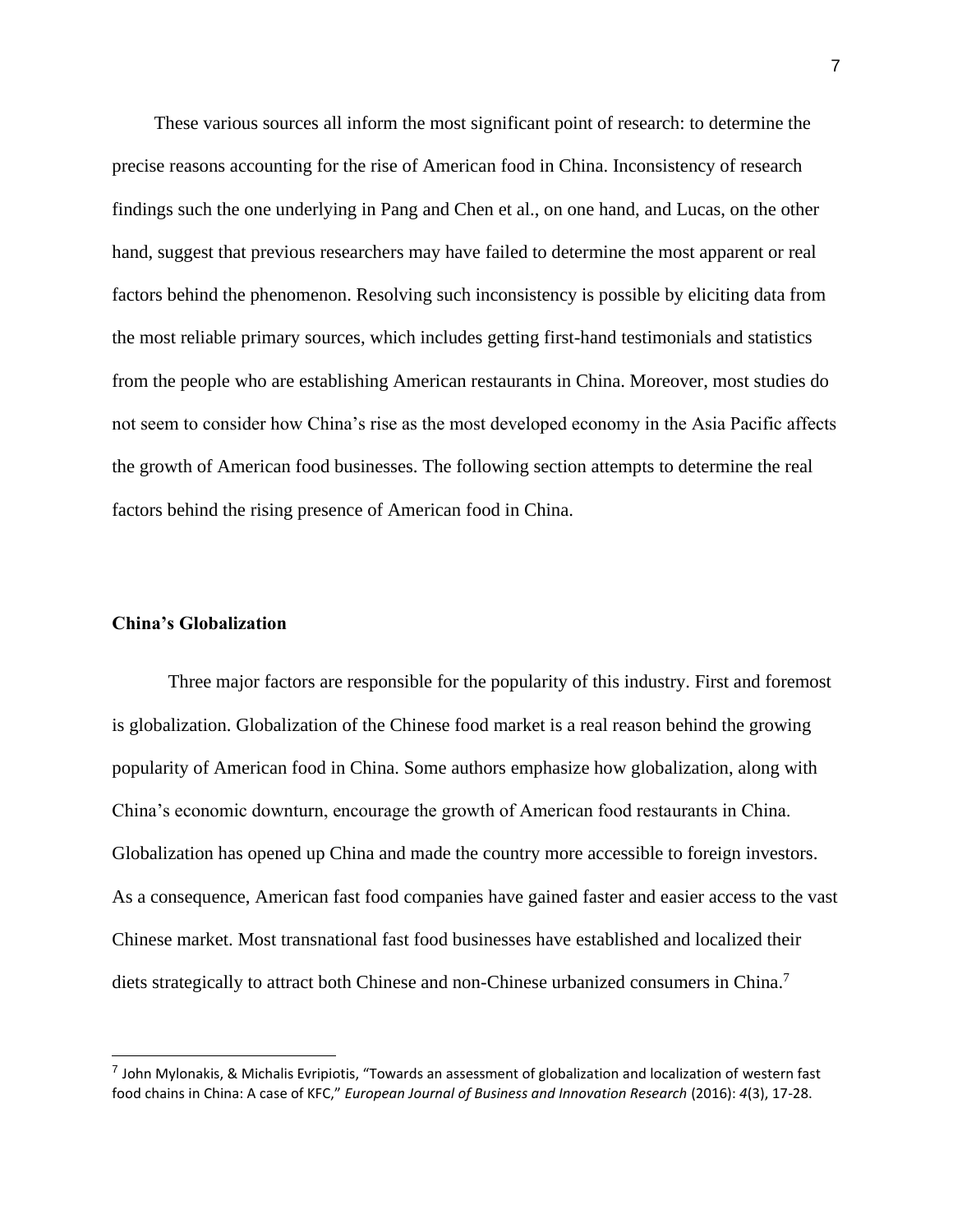Economic downturn, on the other hand, is reducing incomes for the Chinese people, forcing them to resort to consumption of cheap fast foods.<sup>8</sup>

Food globalization refers to the rising trend whereby multinational food businesses continuously increase their presence through integration and domination of foreign markets.<sup>9</sup> Globalization is also defined as "a historical and spontaneous process of liberalization as well as integration of capital, markets, labor force, as well as technology and information into one global market."<sup>10</sup> Food globalization emerged as a factor that popularized American food in Chinese society based on how the trend affects the food culture or eating habits of the Chinese people. In the history of China's food culture, consumption of meals used to happen in the home environment, while eating out or in restaurants was a practice preserved for the upper class members of the society.<sup>11</sup> Historically, therefore, China had restaurants, but food businesses lacked adequate spaces for the masses because of the prevailing cultural practice of families eating at home.

The era of globalization, however, saw China adopt an open door policy strategically in order to attract foreign direct investment. China's open door policy was coupled with rapid economic growth, a busy economy, and increase of people's incomes; these factors combined to change the culture of eating from home to one where people ate more at restaurants. Whereas China's open-door investment policy enabled the Eastern economy to accumulate \$307.6 billion worth of FDI by 1999, many of the foreign investors were Western food retailers that included

<sup>10</sup> Gabriella Hanus, "The Impact of Globalization on the Food Behavior of Consumers – Literature and Research Review," *CBU International Conference Proceedings,* 6, no. 1151 (2018): 170.

<sup>&</sup>lt;sup>8</sup> Yimin Chen, Yulin Liu and Xin Fang, "The New Evidence of China's Economic Downturn: From Structural Bonus to Structural Imbalance," *PLoS One,* 16, no. 9 (2021): e0257456.

<sup>9</sup> Anastasia Gonchar, "Globalization of Taste and Modernity," *Student Publications,* 420 (2016): 2.

<sup>&</sup>lt;sup>11</sup> Gonchar, "Globalization and Taste of Modernity," 4.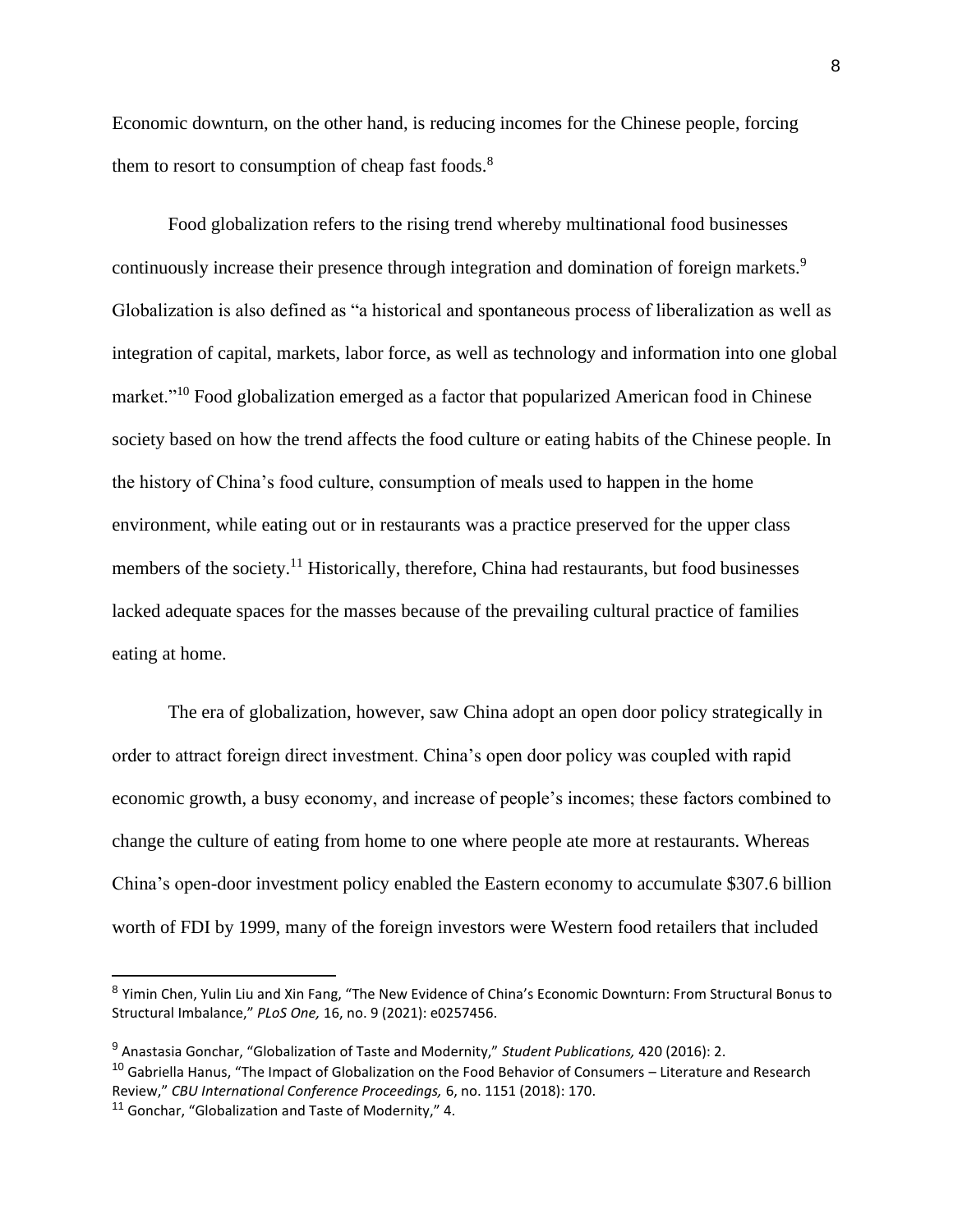multinational businesses like KFC, Walmart, McDonald's, Quaker Oats, and Proctor and Gamble, among others.<sup>12</sup> In short, China's open door policy globalized the domestic food market by attracting Western restaurants in the form of FDI, thereby increasing the presence of American food in China.

# **China's Urbanization**

Globalization, in turn, is interconnected to urbanization and economic growth. Investors will not put money into these businesses without economic motivation, which is informed by the potential of cities to create a huge return on their investment. The business starts with the big cities, minor cities and smaller cities. China's large urbanized population also explains the increasing popularity of American food in the Chinese Republic. China's large population, combined with the change of the Chinese people's food culture, is a critical factor supporting the growth of American food businesses in the Eastern country. China's large population, which represents approximately a-quarter of the world population, provides a ready market for American food in a country that is becoming largely urbanized and who prefer eating out more today than they did before. American fast food restaurants have identified the ready market they have in China's large urbanized population with its transformed food culture.

As a consequence, China has more American fast food outlets today than at any time in its history. Kentucky Fried Chicken, KFC, has opened 4,260 restaurants in China in less than 30 years.<sup>13</sup> Moreover, Pizza Huts has 1,300 fast food restaurants in China with a plan to open 2000

 $12$  Gonchar, 5.

<sup>&</sup>lt;sup>13</sup> Youfa Wang, Liang Wang, Hong Xue, and Weidong Qu, "A Review of the Growth of Fast Food Industry in China," *IJERPH,* 13, no.1112 (2016): 1.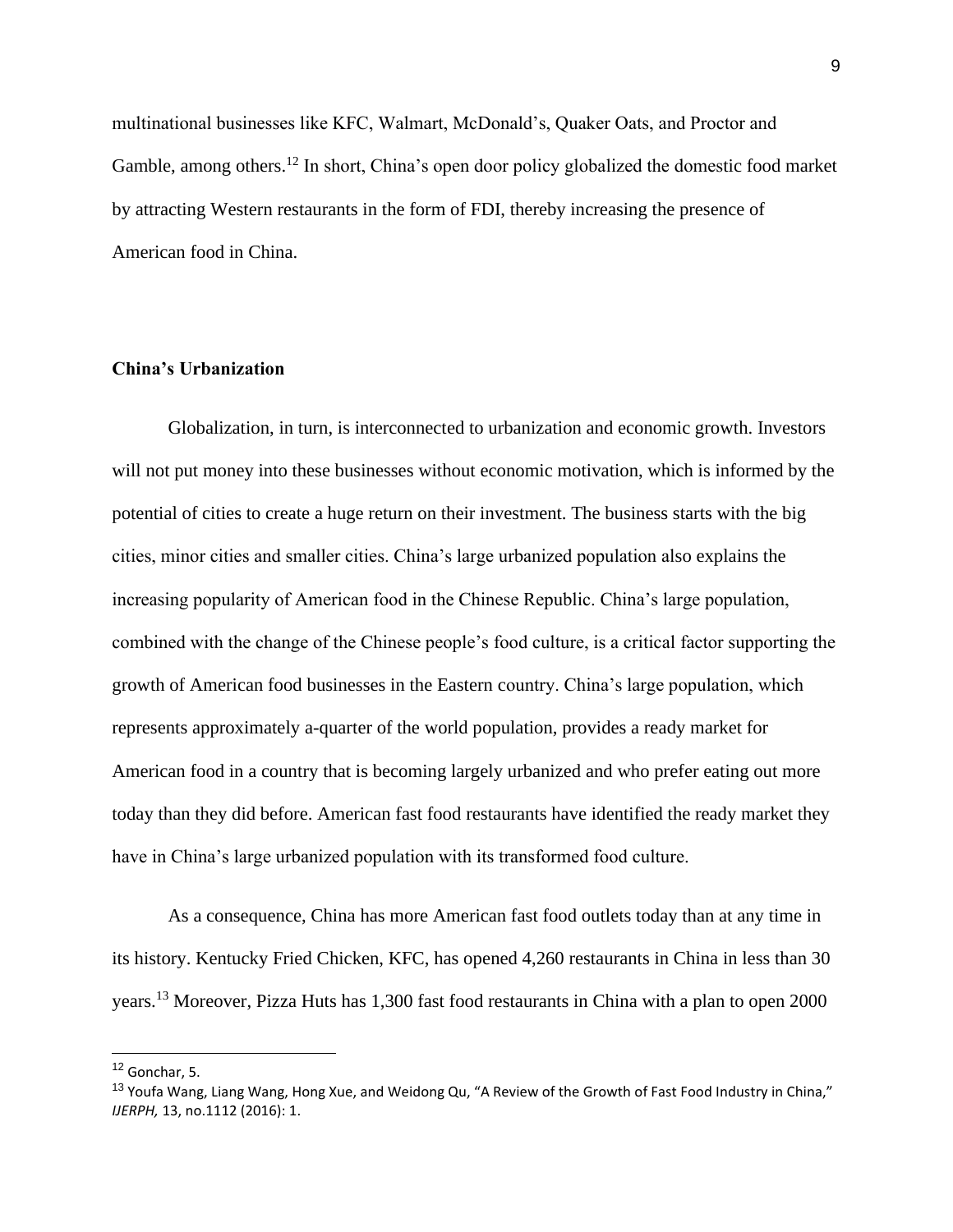new locations while McDonalds plans to open 10 new outlets per week.<sup>14</sup> Such robust plans to open numerous restaurants by global fast food "giants" are clear indications that American food companies enjoy a large and ready market for their fast foods due to China's large and urbanized population and the increasing effects of globalization. Therefore, American food is gaining popularity in the Chinese market as companies recognize and capitalize upon these demographic changes in the Chinese population and social trends. As a result, mowadays, operating an American restaurant may not be as cumbersome as it was before.

# **Localization**

Along with following the trends of urbanization, American businesses have adopted a strategy of localization to popularize their food commodities among Chinese people. KFC is a typical American food company that has used the localization strategy to increase marketability and appeal of its dishes to the Chinese people. In KFC's localization of its Western fast foods, the American company operates on a model in which they redesign products to meet the needs of the local population.<sup>15</sup> More precisely, KFC's localization strategy means the company can ignore its traditional model in America—one of franchised operations with a limited menu, low prices, and an emphasis on buyers ordering their foods and drinks to go. Rather, the localization strategy of KFC entails menu reinvention, addition of plenty of food choices, and designing menus differently according to foods preferred in different Chinese regions.<sup>16</sup> For example, in Sichuan province, local people really like spicy food, so KFC has launched various kinds of

<sup>14</sup> Youfa Wang, Liang Wang, Hong Xue, and Weidong Qu, 2.

<sup>&</sup>lt;sup>15</sup> John Mylonakis and Michalis Evripiotis, "Towards an Assessment of Globalization and Localization of Western East-Food Chains in China," *EJBIR,* 4, no. 3 (2016): 21.

<sup>&</sup>lt;sup>16</sup> Mylonakis and Evripiotis, 21.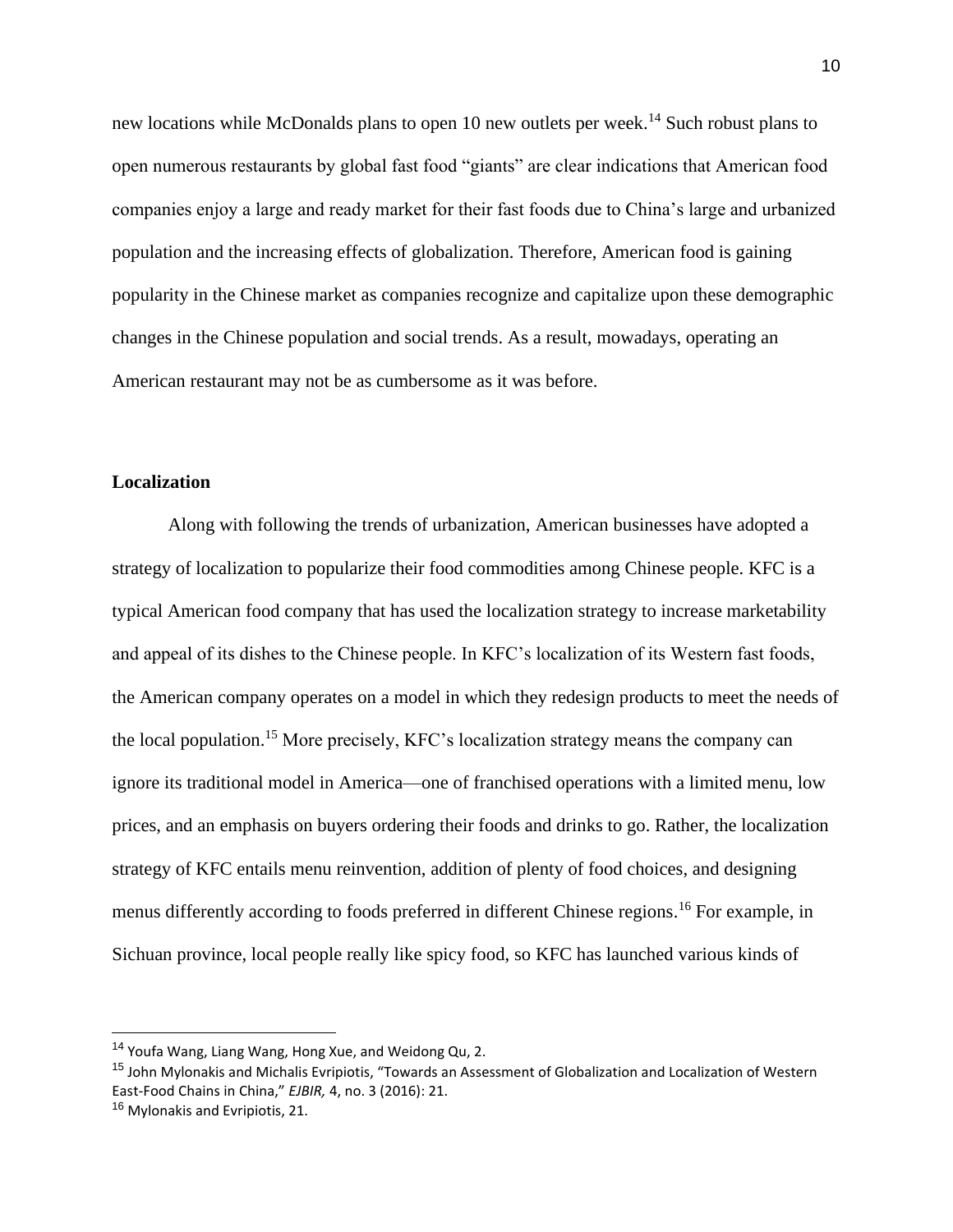spicy burgers in the region. KFC's localization strategy justifies the speedy growth of the American food business in China, for Chinese people do not perceive the company's localized foods as foreign, but they view the products as properly aligned to their needs and tastes. Overall, American foods are becoming more and more popular in China due to food globalization, the ready market from China's large and urbanized population, and KFC's use of localization strategy. China's open door investment policy during the era of globalization has attracted American food businesses as FDIs. China's large population, which is getting highly urbanized, has changed from a culture of eating at home to one of eating out, supporting the market for fast foods. Lastly, KFC's localization strategy increases the appeal of American foods to the needs and tastes of Chinese people. At the same time, low pricing is not an issue that explains the observed trend, since American fast food is in fact more expensive than Chinese fast food.

# **Marketing Strategy**

So ultimately, why do these businesses succeed or fail? In short, it is due to one important word: marketing.

The marketing strategy used by every organization is important because it considers all the areas connected to sales and then ensures that the consumers become aware of the product's capabilities, which will trigger them to make a purchase. This process begins with proper research being conducted in the marketplace that takes into consideration one's competitors and the target customers. The marketers then consider the benefits of their message to the customers and what they want. The marketing strategy used in different countries varies based on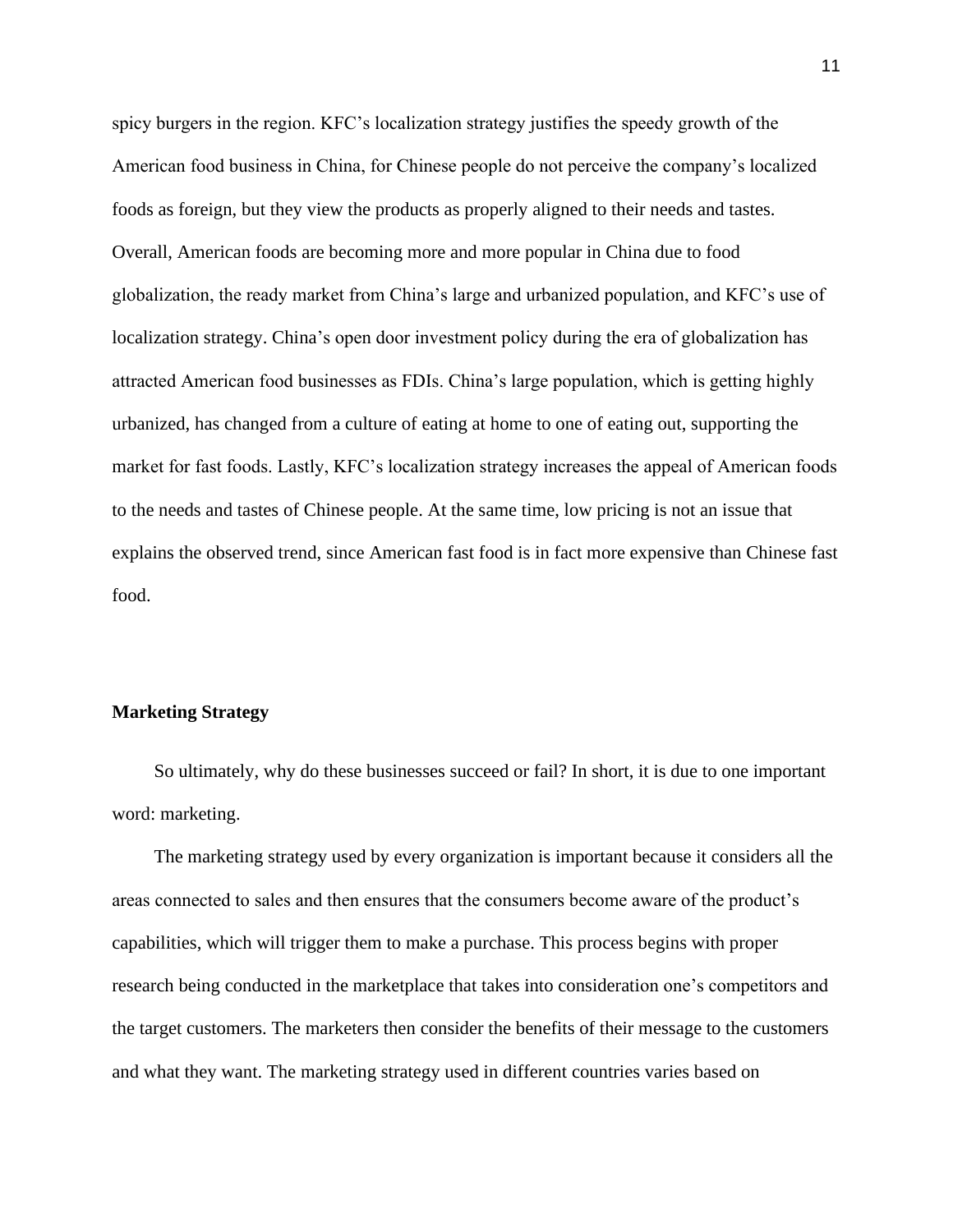consumer needs, and cultural aspects may also influence the marketers. Pizza Hut and Domino's pizza are two companies that operated in China with different marketing strategies. Pizza Hut was successful in China while Domino's Pizza failed despite using similar marketing strategy, because one recognized the difference in consumers' taste and preferences and the importance of cultural influence, while the other did not.

In China, Pizza Hut decided to use the localization strategy by building and running their restaurants as casual luxury (not cheap) restaurants and managed to become extremely successful in China. In most cases, pricing is not a factor for Chinese people when it comes to the dishes that they purchase. The Chinese dietary norms have been impacted by globalization, which has since shaped Chinese people's diet culture.<sup>17</sup> This explains why Pizza Hut is performing better in China. However, the success is driven by the fact that the company is a local one and a strong brand which many Chinese people can relate with in terms of their quality pizza. However, the most important strategy that Pizza Hut used for marketing is the casual dining experience, which allows their customers to purchase their food at low prices while having a social, communal experience with others.<sup>18</sup> This approach ended up broadening the company's customer base. Social attitudes and good food preferences can greatly influence food choices that people make.<sup>19</sup> Pizza Hut understood the importance of marketing according to the tastes and preferences of the consumers, and this is the reason they achieved a large customer base. The company also

<sup>&</sup>lt;sup>17</sup> Wang-Chen, Yixi., Kellow, Nicole and Choi, Tammie. "Exploring the Determinants of Food Choice in Chinese Mainlanders and Chinese Immigrants: A systematic Review," *Systematic Review*, 14, no. 346 (2022): 3.

<sup>18</sup> Yum China Holdings, Inc. "Pizza Hut celebrates 30th Anniversary in China: *Cision PR Newswire* Last Updated September 18, 2020 https://www.prnewswire.com/news-releases/pizza-hut-celebrates-30th-anniversary-in-china-301133847.html

<sup>&</sup>lt;sup>19</sup> Sun, Shaojing., He, Jinbo and Fan, Xitao. "Mapping and Predicting Patterns of Chinese Adolescents' Food Preferences. *Nutrients,* 11, no. 9 (2019): 2124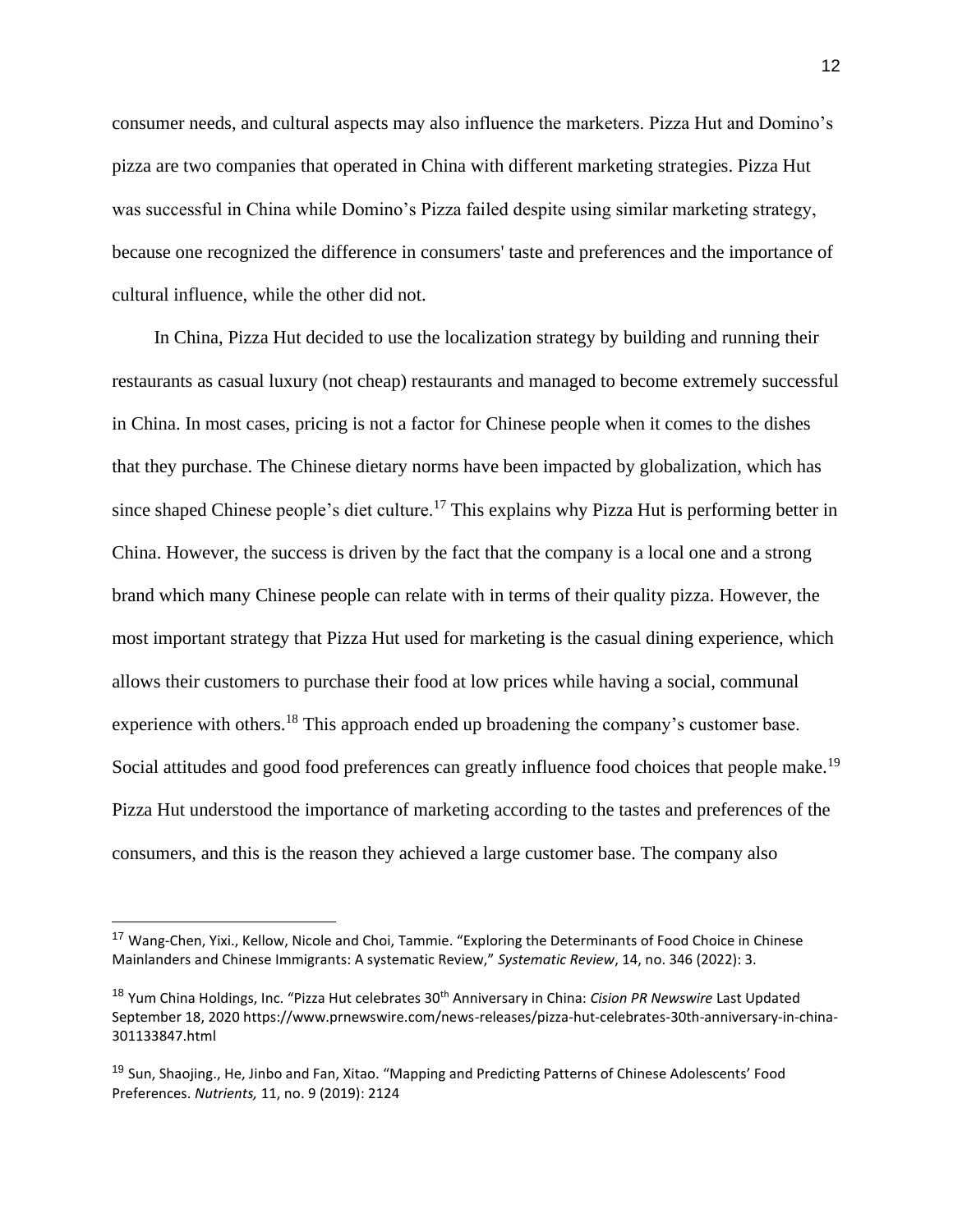understood the cultural aspect of socialization, which is strengthened by offering a space and product that allow people to easily share their meals. It is clear that their strategy attracted a large number of customers.

On the other hand, when it comes to Domino's Pizza, the American strategy of marketing did not produce the intended outcome of attracting more customers, because it did not target the needs of the consumers. Despite the fact that Chinese people have grown to love American or foreign food because of globalization, Domino's Pizza marketing strategy did not work because the focus was not on Chinese people but rather on Americans. The company failed to recognize that the Chinese people have different cultures, a factor that was overlooked. It means that the marketing strategy did not appeal to the Chinese consumers. In particular, Domino's Pizza lacked a social aspect to its dining experience as it operated only take-out and delivery services. Therefore, Chinese consumers opted to purchase from companies like Pizza Hut that understood their communal culture better. The failure of Domino's Pizza in China occurred because the company's marketing strategy did not consider the Chinese people's culture and needs of consumption.

Pizza Hut was successful in China while Domino's Pizza failed despite using similar marketing strategy. The one crucial factor is that Pizza Hut recognized the importance of shaping their approach to align with consumer tastes and preferences. Unfortunately, Domino's Pizza was not able to make this vital connection. Consumers are in most cases driven by the company's ability to meet their needs in culturally appropriate ways. Pizza Hut had an upper hand because it was a local company that understood Chinese people's culture and needs, which led to them changing its marketing approach towards them. However, Domino's Pizza failed to recognize that Chinese people had different eating habits than Americans. As we can see, one's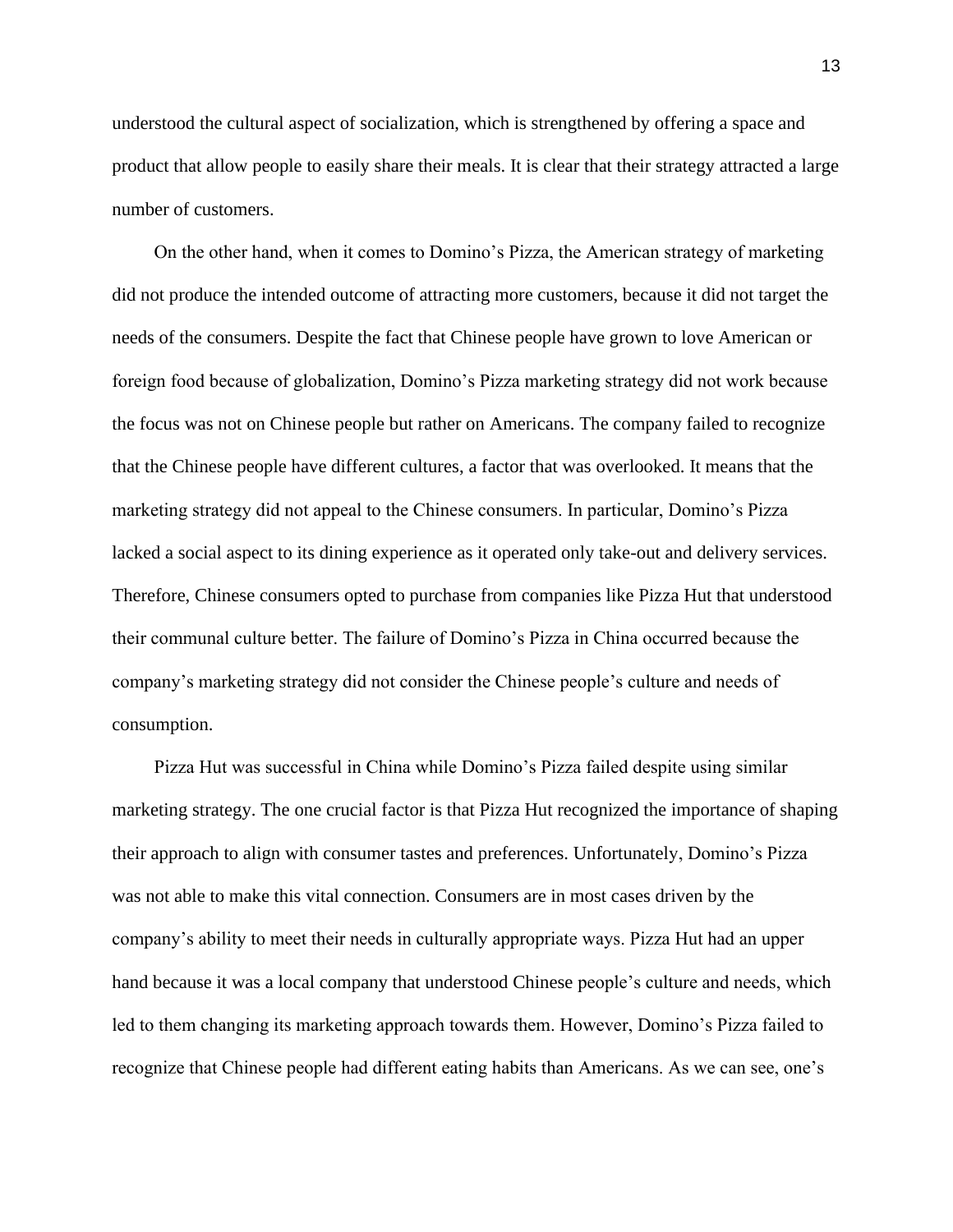marketing strategy can either allow a company to flourish or lead to a loss of revenue and customers.

## **Launching: What to Do**

In order to effectively run an American restaurant in China, it is important to be conversant about cultural differences and particulars, which should profoundly affect one's marketing strategies. Culture influence one's shopping behavior and shape one's niche in the consumer market, and different strategies work in different cultures. Cultural awareness explains why Pizza Hut gained prominence in the Chinese market while Domino Pizza struggled to survive in the same market, yet they all ventured out in order to find a place in the same market niche. Culture provides valuable context and shapes consumer behavior and should be a significant points of analysis for the rules and standards of a business while operating in a particular market. Therefore, it is important that before opening an American restaurant in China, a study of consumer behavior needs to be done with regard to culture. Such an analysis should draw out significant cultural similarities and differences that a business must recognize which, in turn, will impact their operations and approaches.

Apart from cultural differences, it is important for one to have an informed understanding of the fast food industry in China. This helps to establish the concomitant and competitive patterns between modern and traditional, between western-style and Chinese-style and between low grade and high grade foods. This brings into play the preferred product lines. For example, most Chinese prefer grains, vegetables and beans.<sup>20</sup> Furthermore, their technique of cooking

<sup>&</sup>lt;sup>20</sup> Yu Cui and Zang Ting, "American Fast Food in Chinese Market: A Cross-Cultural Perspective" Master's Dissertation in International Marketing, Available in [https://hh.diva](https://hh.diva-portal.org/smash/get/diva2:286121/FULLTEXT01)[portal.org/smash/get/diva2:286121/FULLTEXT01](https://hh.diva-portal.org/smash/get/diva2:286121/FULLTEXT01)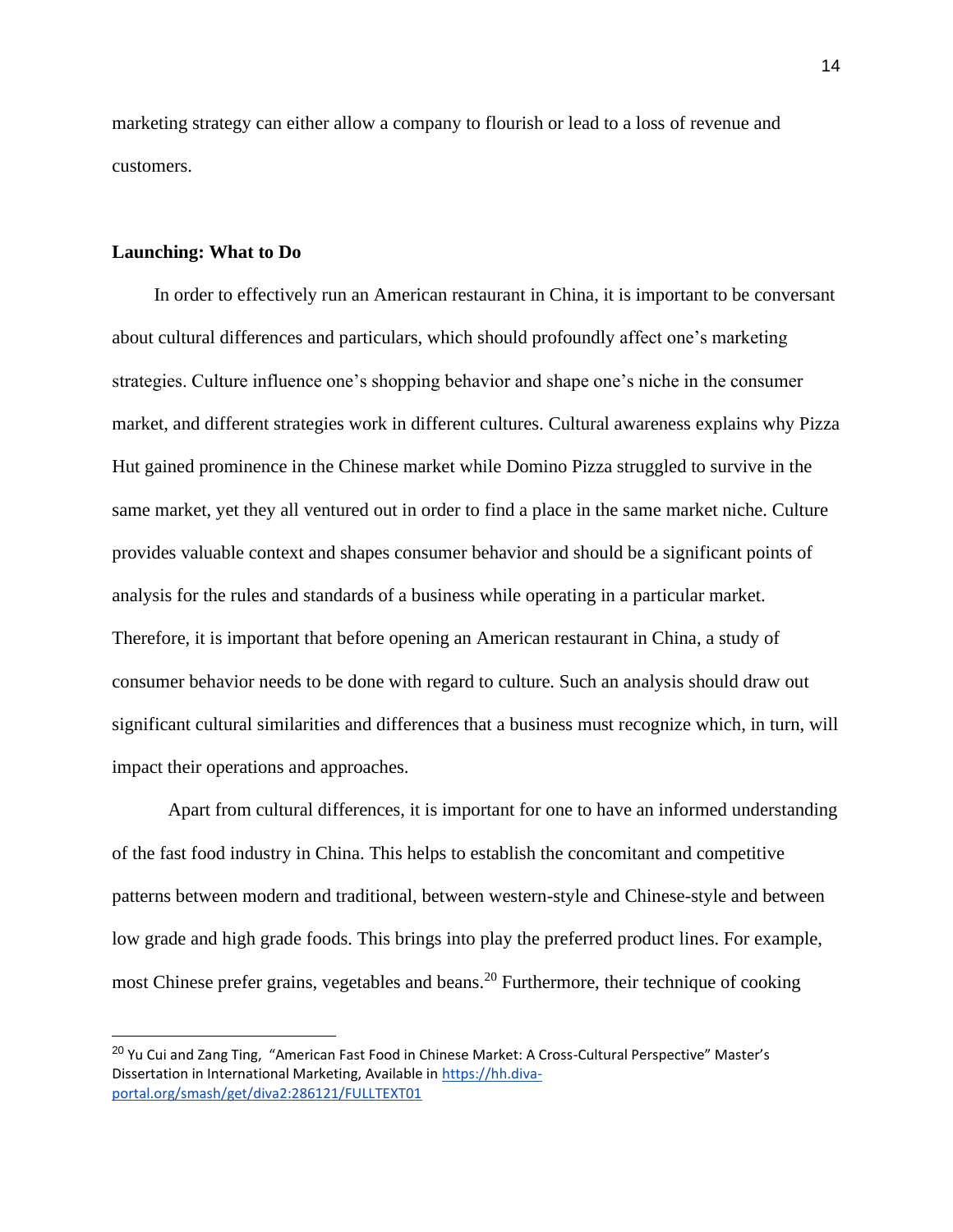relies more on deep frying than boiling. Lastly, Chinese prefer food which is low in calories. It would also be appropriate to identify existing local brands of products and align one's products with them. These are some of the factors that any American fast food ventures need to consider when scouting out a region where one might open a restaurant. One of the advantages in China is the fact that most urban populations are increasingly embracing the concept of dining out and this makes restaurants a viable business. In an interview with Aaron Allen, he asserts that "the Chinese market is a potential that not even trade wars would deter American brands from venturing in."

# **Effective Ways to Open a Business: Culture, Consumers, and Products**

For those who wish to open such a business, there are many important factors to consider. First, one must approach this according to the type of business they are. The fast food industry in China has attracted well established companies who control a substantial market share. Most of these companies have opted for ownership rather than building a franchise since they have the ability to finance their operations single-handedly. However, for startup businesses, franchising is an effective way of venturing in the vast Chinese market since it helps in reducing the investment and risk costs and also ensures faster geographic expansion. However, franchising is only effective when there are skilled and entrepreneurial persons, and the restaurant is relatively small. It is also the better option for a startup restaurant to have a limited easy-to-make menu. As a manager of KFC states, **"**we have developed our restaurants globally through franchising."<sup>21</sup>

<sup>21</sup> David Bell and Shelman Mary,"KFC's Radical Approach to China," *Harvard Business Review*, 2011. Available i[n](https://hbr.org/2011/11/kfcs-radical-approach-to-china) <https://hbr.org/2011/11/kfcs-radical-approach-to-china>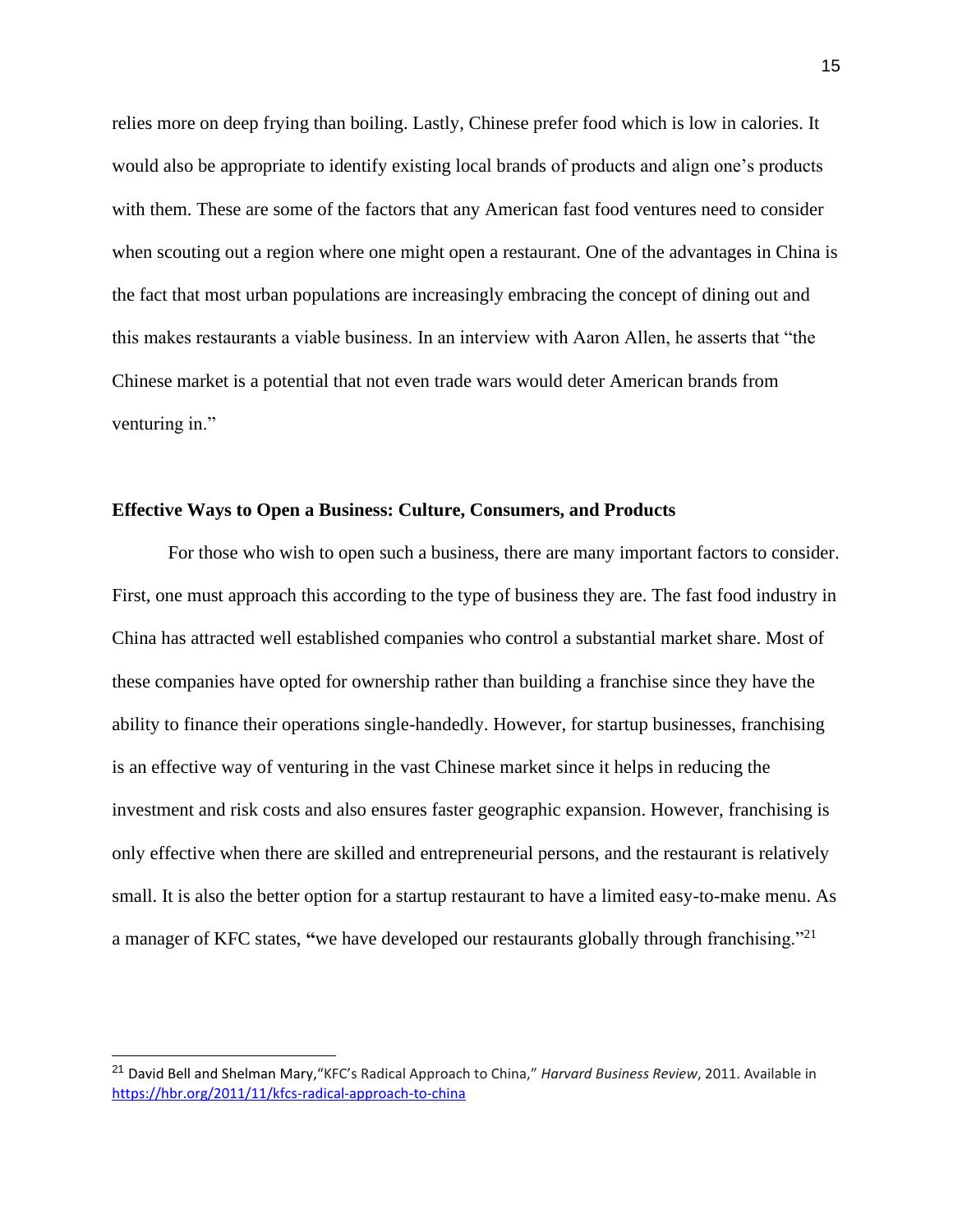Developing a strategic alliance with other like-minded companies almost assures that one can leap into the market share of emerging markets.

Infusing brands with Chinese characteristics is a sure way of gaining a mileage among Chinese consumers since they would perceive the restaurant as part of the local community. The restaurant would not be seen as western-style venture but rather offering an abundance of flavors including traditional Chinese dishes that appeal to Chinese customers.<sup>22</sup> Drawing from the success story of KFC, we see how important it is to form a strategy that effectively captures the market without ignoring what has worked in the home market. Most western enterprises often export their approach to foreign expansion and try to sell goods and offer services just like they have done in their home market. They are often inclined to do what has worked for them in the past. While considering the Chinese, it would be good to adapt products that suit Chinese tastes. Some of the new products sold in the Chinese market have special recipes in China. Therefore, entrepreneurs need to be always looking out for new tastes that fit Chinese customers. Given the dynamism in the Chinese fast-food industry, there is a need to have an aggressive, open approach to new product development, so that one's restaurant would remain competitive in the market.

In order to succeed in the international market, all restaurants have to modify their products for the local markets. The implication is that a company needs to hire some local people as waiters who can gain important feedback from and cater towards consumers who look for products that represent their cultural identities. Cooperation with other Chinese brands would also be a better way of developing a new business. Also, for a startup restaurant, delivery service would make the restaurant grow tremendously. Having an online booking system would be

<sup>&</sup>lt;sup>22</sup> Yu Cui and Zang Ting,. "American Fast Food in Chinese Market: A Cross-Cultural Perspective," Master's Dissertation in International Marketing, Available in [https://hh.diva](https://hh.diva-portal.org/smash/get/diva2:286121/FULLTEXT01)[portal.org/smash/get/diva2:286121/FULLTEXT01](https://hh.diva-portal.org/smash/get/diva2:286121/FULLTEXT01)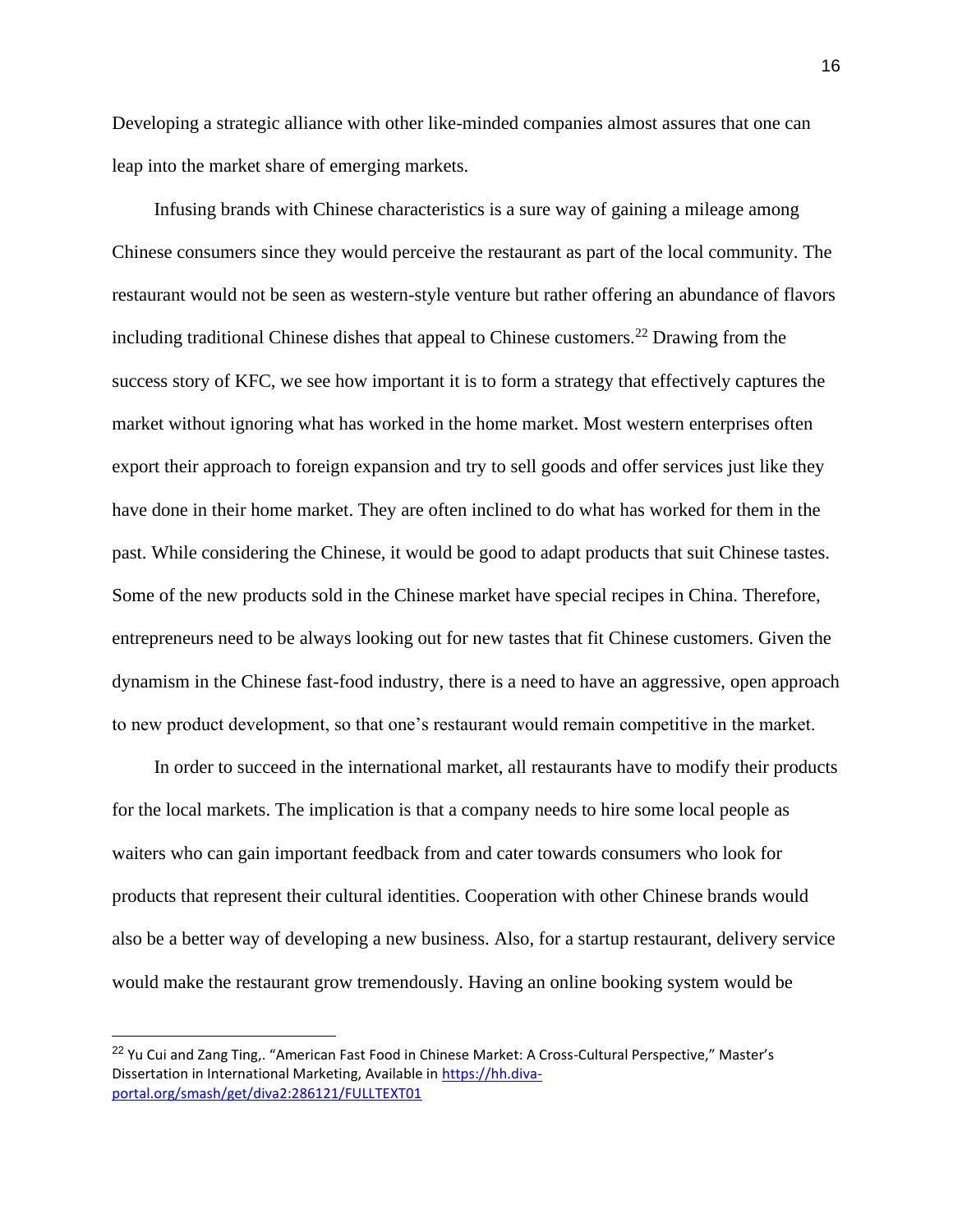appropriate and convenient for customers who prefer ordering the food prior and picking it up at a specified location. With the ongoing Covid pandemic, online operation is a vital component that must be considered by any business venture operating not only in China but also in the international market.

Moreover, product differentiation is a major marketing strategy in terms of food. Taking from the example of KFC strategic management, making a brand that would be perceived as part of Chinese is very important in putting a restaurant on a platform for growth.<sup>23</sup> Offering a variety of flavors and an appealing ambience will help win over many consumers. Offering a wide variety of products of high quality and exceptional tastes gives consumers an opportunity to choose healthy and delicious meals among the available options.

#### **Location**

Another significant factor one must consider is location. China is a vast nation and every region differs from another, especially with regard to economic development and culture. Therefore, one should pick a location that favors fast food joints or a location that is a potential hub for fast food stores. Results from a survey indicate that urban people are more inclined to fast food particularly those that live in better developed regions in the eastern and southern provinces.<sup>24</sup> It is important to take stocks of pros and cons of different regions considered and choose one that offers the best opportunity for attracting consumers. The site for establishing the

<sup>&</sup>lt;sup>23</sup> Edwige Kamitewoko, "Determinants of Entrepreneurship Success: An Examination of Chinese-Owned Businesses in Congo Brazzaville," *Chinese Studies,* 2, no. 3 (2013): 113-120.

<sup>&</sup>lt;sup>24</sup> Kamitewoko, Edwige. "Determinants of Entrepreneurship Success: An Examination of Chinese-Owned Businesses in Congo Brazzaville". *Chinese Studies,* 2, no. 3 (2013): 113-120.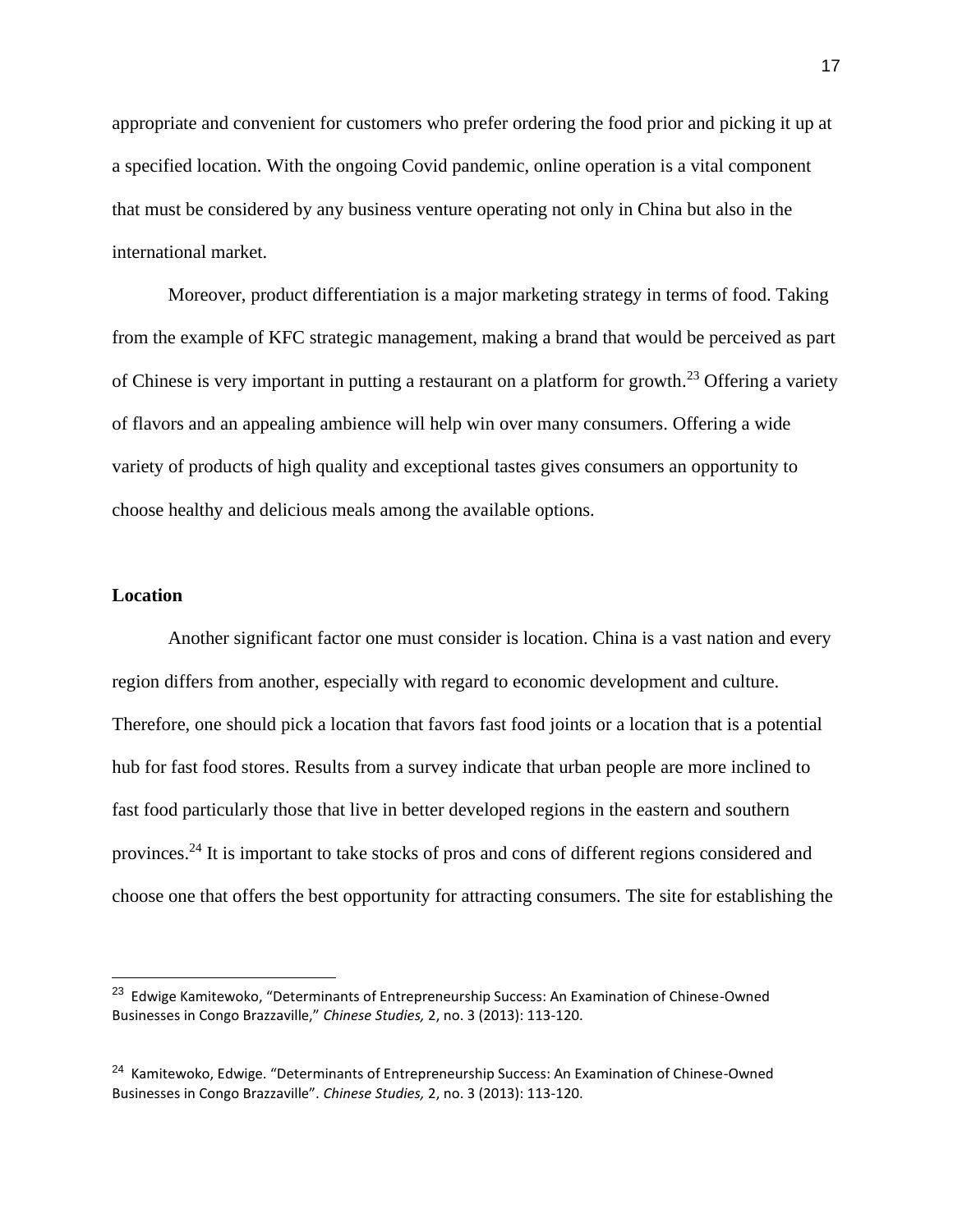enterprise should be spacious enough to allow for both indoor dining and outdoor seating. It should also accommodate sites for parking, check-points, and pick points. The main objective should be not only to sell food but also leave consumers with a memorable, positive dining experience.<sup>25</sup> As a result, the consumer will more likely to come back to the restaurant in order to have the same experience again and again.

# **Supply Chain**

In taking a step back and looking at the big picture, we need to acknowledge that getting an effective supply chain is one of the determinants of success for any business venture. In western nations, the food industry relies on a network of distributors which ensures proper handling and refrigeration of food right from the manufacturer all the way to the restaurant. Such networks are rarely if ever in existence in other emerging international markets. Therefore, there is a need to cross examine the logistics of developing similar distribution arms and also consider building warehouses.<sup>26</sup> This will give the restaurant an upper hand in terms of introduction of new products, sustaining a complex menu, and increase in operation. Secondly, a company needs to develop a supplier rating system which enables the managers to only engage with suppliers that perform best. The system will ensure that suppliers are closely monitored right from the farm including personal hygiene. Food safety is very important when operating in an international environment. For effective and sustainable operations, the restaurant may need to

<sup>&</sup>lt;sup>25</sup> Yixi Wang-Chen, Nicole Kellow, and Tammie Choi, "Exploring the Determinants of Food Choice in Chinese Mainlanders and Chinese Immigrants: A Systematic Review," *Systematic Review*, 14, no. 346 (2022): 3

<sup>26</sup> David Bell and Mary Shelman, "KFC's Radical Approach to China," *Harvard Business Review,* 2011. Available i[n](https://hbr.org/2011/11/kfcs-radical-approach-to-china) <https://hbr.org/2011/11/kfcs-radical-approach-to-china>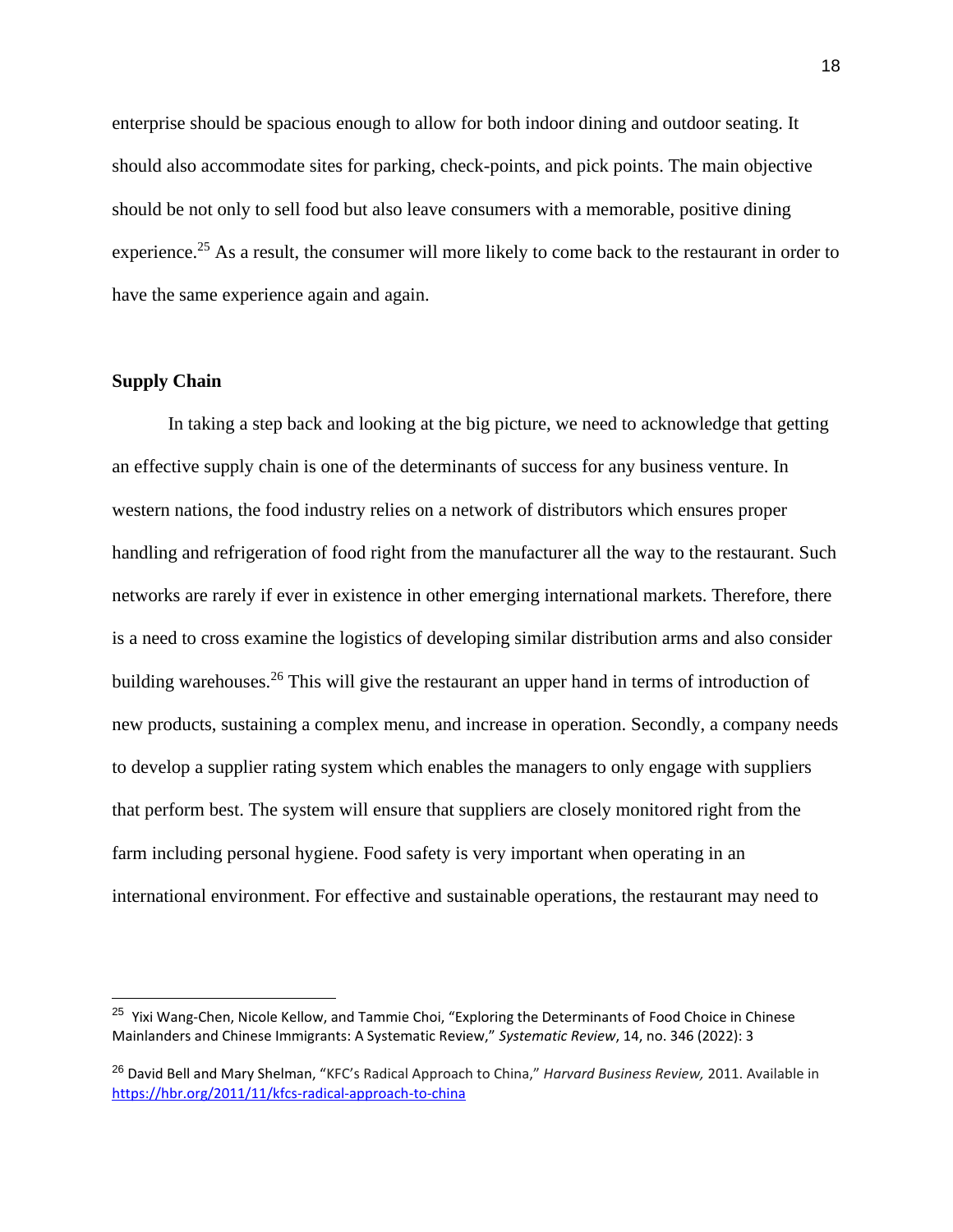source most of its supplies in China so as to cut on costs and enhance the relationship with the local government.

# **Managing the Restaurant**

Having a memorable slogan that embodies the vision of the business will help to motivate and direct with regards to the quality of service and products offered, which will help in attracting and retaining consumers. Proper training of employees in service is vital in keeping up with emerging trends in the market. Training employees with best skills and instilling values of teamwork will ensure that they offer excellent customer experience. Also there is a need to build trust among consumers, and this can be achieved by ensuring transparency to stockholder and having ethical, responsible practices in terms of the supply chain. An example is the effort by McDonald to have its vendor grow potatoes in China rather than exporting them from America. Another important factor to be aware of is that Chinese people are often curious about new things, and therefore one need to launch new products very quickly in order to capture the interest of consumers.

#### **Conclusion**

All in all, you need to stick to your traditions, but at the same time you also need to be fickle. Adapting Chinese culture and creating new models that fit Chinese consumers are the keys to ensuring sustainability of your business. Pay attention to larger social forces like globalization and urbanization, know the supply chain, and create marketing strategies that are sensible and effective. But don't lose sight of the importance of localization and understanding who your consumers are, what they need, and how to reach them. By seeing the world through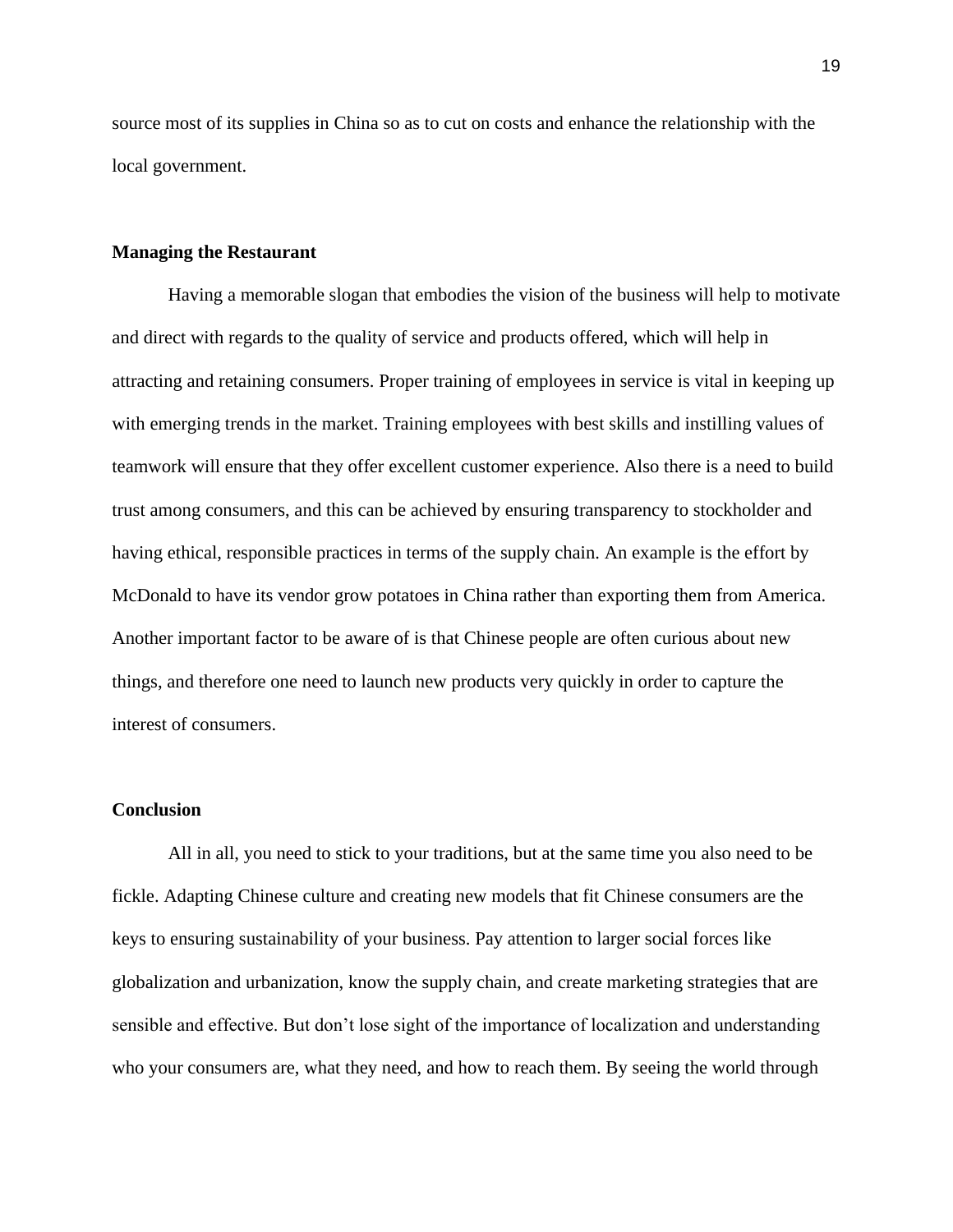their eyes, you can better create a successful vision. Most important: do not lose the essence of who are and create an inspiring vision that connects with others!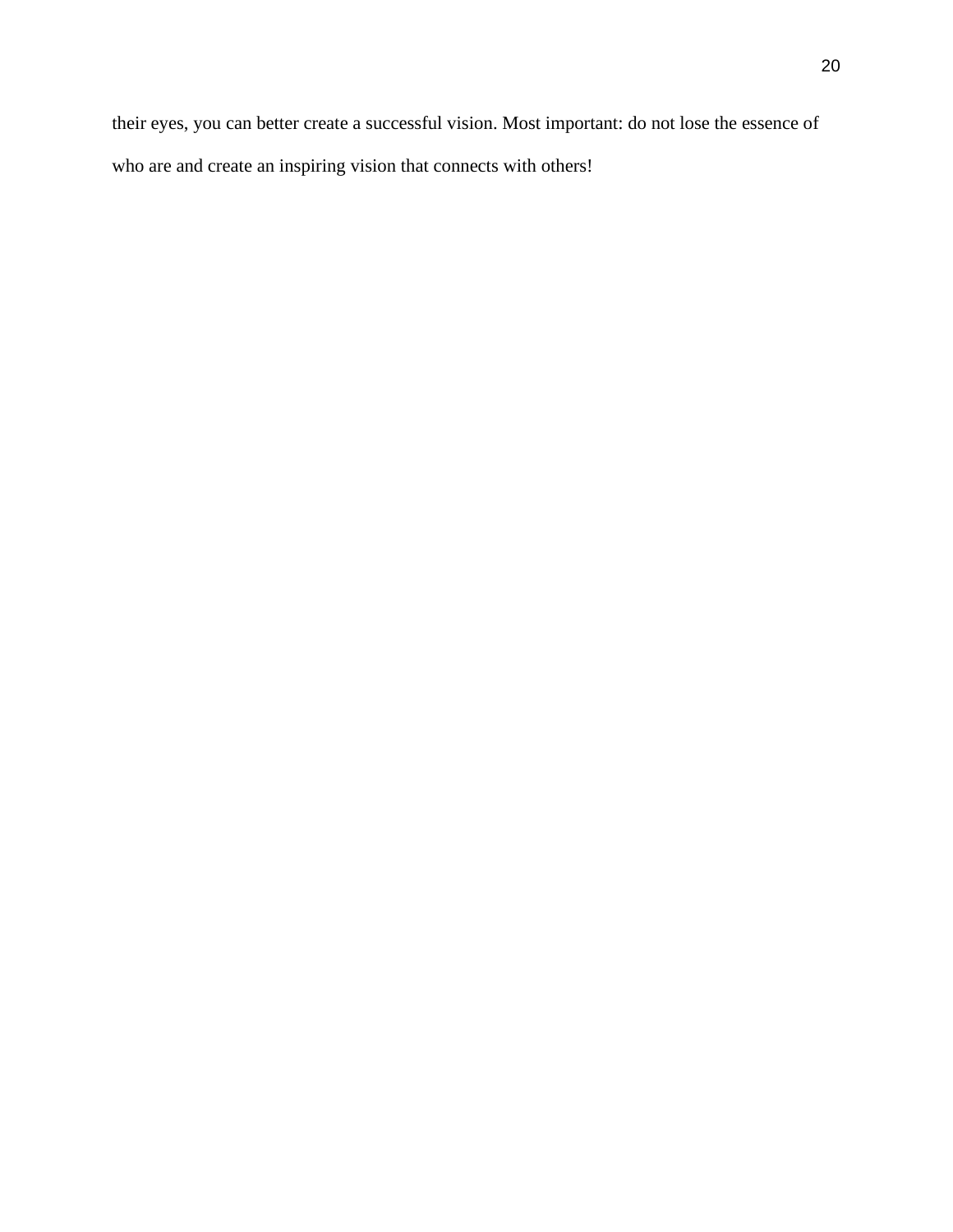# **Bibliography**

- Bell, David and Shelman Mary. "KFC's Radical Approach to China." *Harvard Business Review*, 2011.<https://hbr.org/2011/11/kfcs-radical-approach-to-china>
- Chen, Y., Liu, Y., & Fang, X. "The new evidence of China's economic downturn: From structural bonus to structural imbalance." *PLoS ONE* (2016): *16*(9), e0257456. DOI[:](https://doi.org/10.1371/journal.pone.0257456) <https://doi.org/10.1371/journal.pone.0257456>
- Chen, Yimin, Yulin Liu and Xin Fang. "The New Evidence of China's Economic Downturn: From Structural Bonus to Structural Imbalance." *PLoS One,* 16, no. 9 (2021): e0257456.
- Chen, Ruixue. "Effects of McDonald's on Younger Chinese Generations' Lives." *University of Missouri.* August, 2014. [https://artifactsjournal.missouri.edu/2014/08/effects-of](https://artifactsjournal.missouri.edu/2014/08/effects-of-mcdonalds-on-younger-chinese-generations-lives/)[mcdonalds-on-younger-chinese-generations-lives/](https://artifactsjournal.missouri.edu/2014/08/effects-of-mcdonalds-on-younger-chinese-generations-lives/)
- Cui, Yu and Ting, Zang. "American Fast Food in Chinese Market: A Cross-Cultural Perspective" *Master's Dissertation in International Marketing*. [https://hh.diva](https://hh.diva-portal.org/smash/get/diva2:286121/FULLTEXT01)[portal.org/smash/get/diva2:286121/FULLTEXT01](https://hh.diva-portal.org/smash/get/diva2:286121/FULLTEXT01)
- Gonchar, Anastasia. "Globalization of Taste and Modernity: Tracing the Development of Western Fast Food Corporations in Urban China." *Student Publications,* 420 (2016): 1- 26.
- Hanus, Gabriella. "The Impact of Globalization on the Food Behavior of Consumers Literature and Research Review." *CBU International Conference Proceedings,* 6, no. 1151 (2018):
- Kamitewoko, Edwige. "Determinants of Entrepreneurship Success: An Examination of Chinese-Owned Businesses in Congo Brazzaville". *Chinese Studies,* 2, no. 3 (2013): 113-120.
- Lucas, A. "US restaurant chains look to China for sales growth as trade war continues." *CNBC* (2019)[:](https://www.cnbc.com/2019/08/02/us-restaurant-chains-look-to-china-for-sales-growth-as-trade-war-continues.html) [https://www.cnbc.com/2019/08/02/us-restaurant-chains-look-to-china-for](https://www.cnbc.com/2019/08/02/us-restaurant-chains-look-to-china-for-sales-growth-as-trade-war-continues.html)[sales-growth-as-trade-war-continues.html](https://www.cnbc.com/2019/08/02/us-restaurant-chains-look-to-china-for-sales-growth-as-trade-war-continues.html)
- Mylonakis, J., & Evripiotis, M. "Towards an assessment of globalization and localization of western fast food chains in China: A case of KFC." *European Journal of Business and Innovation Research* (2016): *4*(3), 17-28.
- Pang, K. "What it costs to eat and drink in China: Breakfast, lunch, dinner, snacks, and drinks." *China Highlights* (2022)[:](https://www.chinahighlights.com/travelguide/chinese-food/eating-drinking-cost.htm) [https://www.chinahighlights.com/travelguide/chinese](https://www.chinahighlights.com/travelguide/chinese-food/eating-drinking-cost.htm)[food/eating-drinking-cost.htm](https://www.chinahighlights.com/travelguide/chinese-food/eating-drinking-cost.htm)